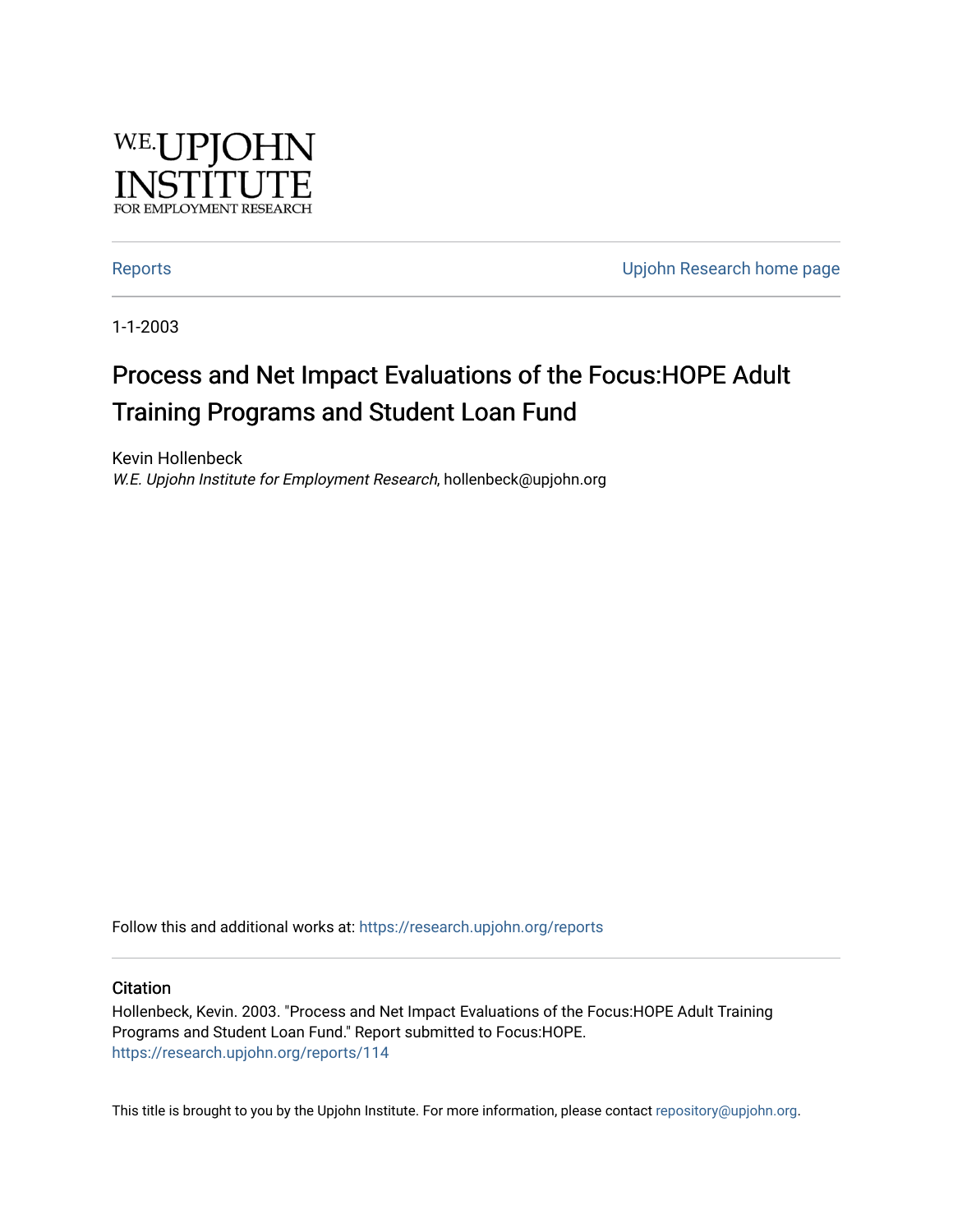# *Process and Net Impact Evaluations of the Focus:HOPE Adult Training Programs and Student Loan Fund*

*Design Study*

July, 2003

Submitted to:

Focus:HOPE 1355 Oakman Boulevard Detroit, Michigan 48238

by

Dr. Kevin Hollenbeck W.E. Upjohn Institute for Employment Research 300 S. Westnedge Avenue Kalamazoo, Michigan 49007

> 269.343.5541 (voice) 269.343.3308 (facsimile) hollenbeck@upjohninstitute.org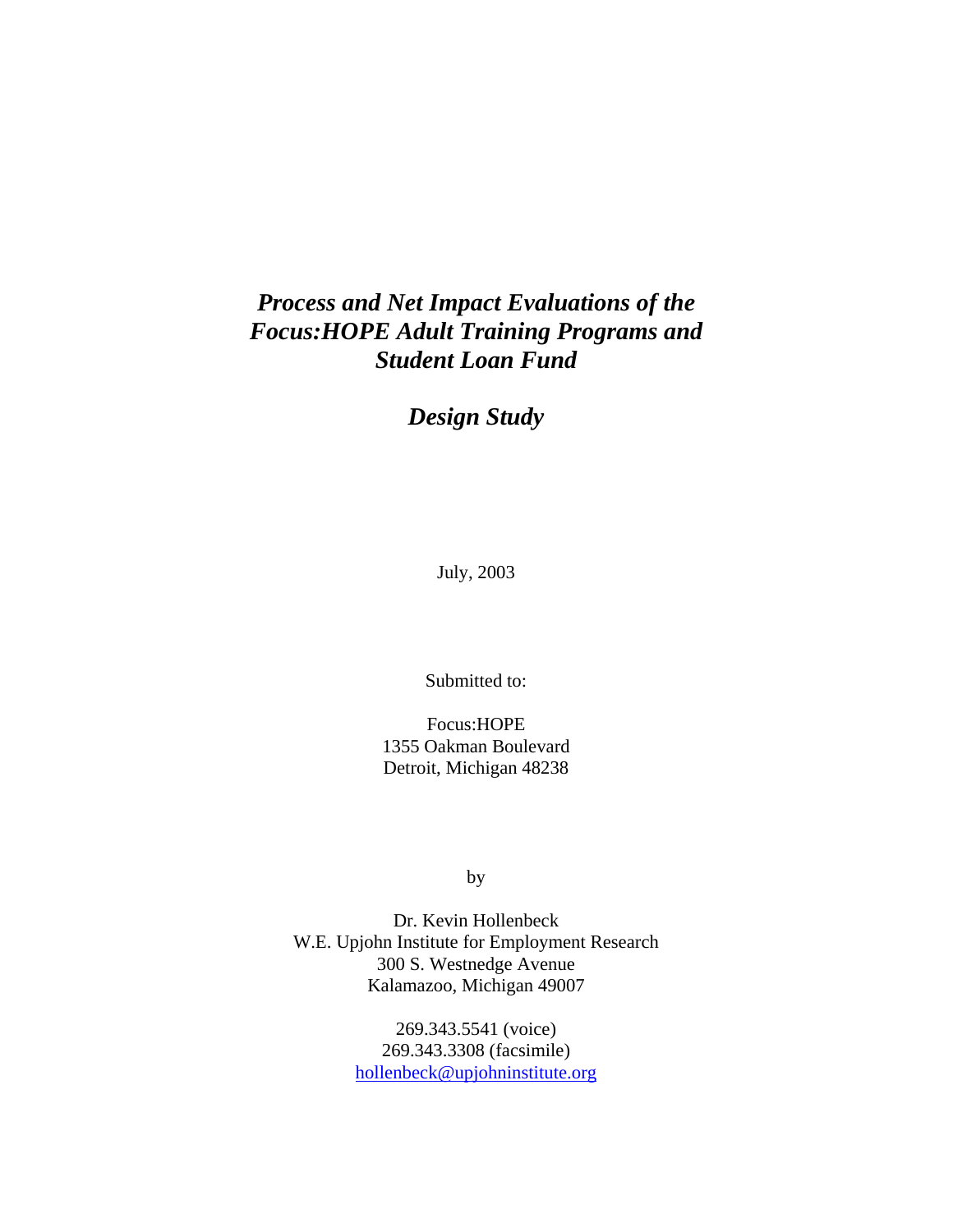### **Introduction**

This document proposes the design of a major study of the Focus:HOPE adult training programs and student loan fund and reviews the major activities that helped to shape that design. In March 2003, Focus:HOPE contracted with the Upjohn Institute to develop a study design. Over the past several months, Upjohn Institute staff have conducted site visits to the Focus:HOPE campus and to agencies in Southeastern Michigan to interview key training program and loan fund stakeholders, have developed a preliminary design and had it reviewed by the project advisory committee, have reviewed substantial literatures in the areas of student loans and program evaluation, have reviewed program data, and have conducted other activities aimed at developing a rigorous, defensible evaluation design.

In a nutshell, we have designed a quasi-experimental evaluation that will use comparisons of the labor market and other noneconomic outcomes of Focus:HOPE participants to the outcomes for similar individuals who do not participate as the basis for estimating the *net* impacts of Focus:HOPE adult education programming. An important element of the Focus:HOPE training intervention, which distinguishes it from most other training and education programs targeted on disadvantaged populations, is its student loan fund. The students who enroll are held responsible for tuition for their training program(s). At enrollment, they enter into loan contracts. A substantial portion of their repayments may come in the form of government grants-in-aid for which students may be eligible. The remainder of the loans must be repaid through small co-payments during the duration of the training and scheduled loan payments after program completion. In addition to estimating the impact that the training has on the earnings and economic circumstances of participants, the study will attempt to assess the viability of using unsecured loans to disadvantaged students as a means of financing needed skill training.

#### **Program Description**

In many ways, the education programs at Focus:HOPE for adults operate like course offerings at a postsecondary educational institution. A high school diploma or General Equivalency Degree (GED) is required for entrance.<sup>1</sup> Tuition is charged for each course. The Center for Advanced Technologies (CAT) awards academic degrees. Like some postsecondary institutions, Focus:HOPE offers its curriculum in an open-entry/open-exit (OE/OE) format. Like all postsecondary institutions, young adults enter with different abilities and skills. And like most postsecondary institutions, Focus:HOPE offers developmental courses to address basic skills deficiencies (First Step and Fast Track).

Of course, Focus:HOPE is unique and differs from other institutions in some major ways. First, the student body is comprised almost exclusively of economically or educationally disadvantaged young adults. Second, the curriculum is highly focused and fairly sequential. Students ideally proceed from First Step (optional, as needed) to Fast Track (optional, as needed) to

 $\begin{array}{c|c}\n\hline\n\end{array}$ <sup>1</sup> Note that a few of the Focus: HOPE students are still in high school. These students will be omitted from the study.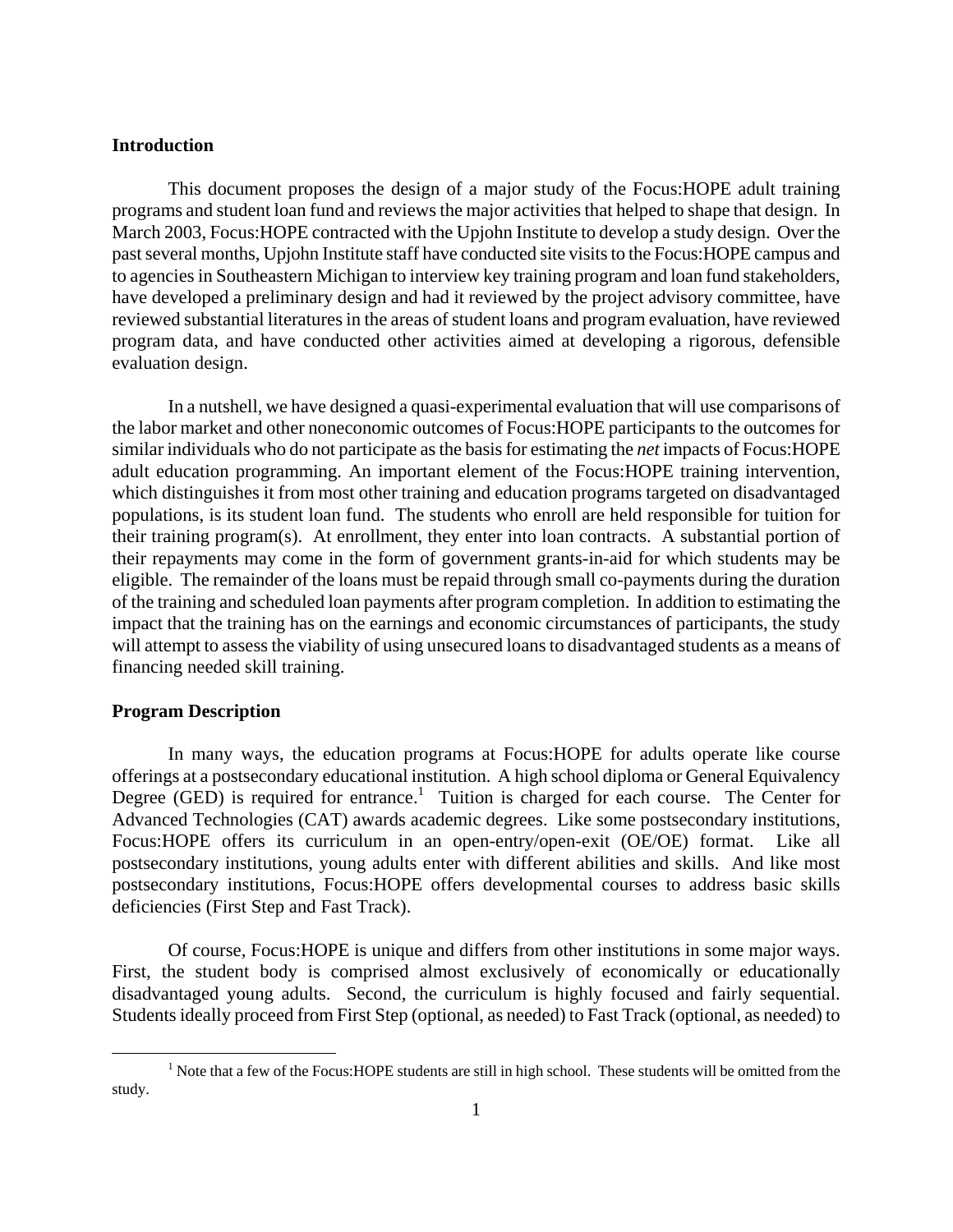either the Machinist Training Institute (MTI) or to the Information Technology Center (ITC). After completing the MTI program, students may proceed to the CAT. In the MTI, students move sequentially from Vestibule to Core 1 to Pre-Engineering (Core 2).

Thus, the "treatment" for this study is fairly well-defined—a sequence of developmental and applied courses in the areas of machining and information technology. An analytical problem that must be addressed in the study is that many students do not complete the full treatment, or they complete it on an intermittent, interrupted basis. In particular, some students do not complete the courses. In some cases, this is a good outcome because the students realize that they are not interested in a machining or IT career; in other cases, noncompletion is not good. The students do not have the initiative or motivation to succeed; or they encounter a substantial barrier in their personal lives that causes them to "stop out" or to "drop out." Another analytical complexity will be caused by students who repeat courses or who transfer between MTI and ITC.

#### **Loan Fund Description**

The Student Loan Fund is intended to be a revolving loan fund. Its goal is self-sustainability; meaning that over a year, the funds needed for new loans will be less than or equal to the funds received in repayments (including government payments). The fund has not achieved selfsustainability, and is experiencing, in fact, a high rate of default. $2$ 

 The operation of the loan fund is not complex. When an applicant to Focus:HOPE has been assessed to have sufficient reading and mathematical skill levels to enter, they are counseled about placement into the appropriate program, tuition, and scheduling. The students complete a Federal student loan application (although the loan is not contingent on that information). If the student is under the age of 24 and meets all of the criteria to be deemed a dependent under U.S. Department of Education Title IV rules, they must have a co-signer for the loan.

The tuition charges for the training programs (as of this date) are as follows:

| First Step (4 weeks)                      | \$1,000 |
|-------------------------------------------|---------|
| Fast Track (7 weeks)                      | 1,700   |
| Vestibule (5 weeks)                       | 1,500   |
| $(26 \text{ weeks})$<br>Core <sub>1</sub> | 7,750   |
| Pre-Engineering (24 weeks)                | 4,000   |
| <b>ITC</b>                                |         |
| <b>Initial Skills</b>                     | 500     |
| <b>Basic Skills</b>                       | 1,700   |
| Network Inst.                             | 6,000   |
| Network Admin.                            | 9,000   |
| Desktop Supp.                             | 8,000   |
|                                           |         |

 $\frac{1}{2}$  $2$  There are indications that the default rates are declining over time.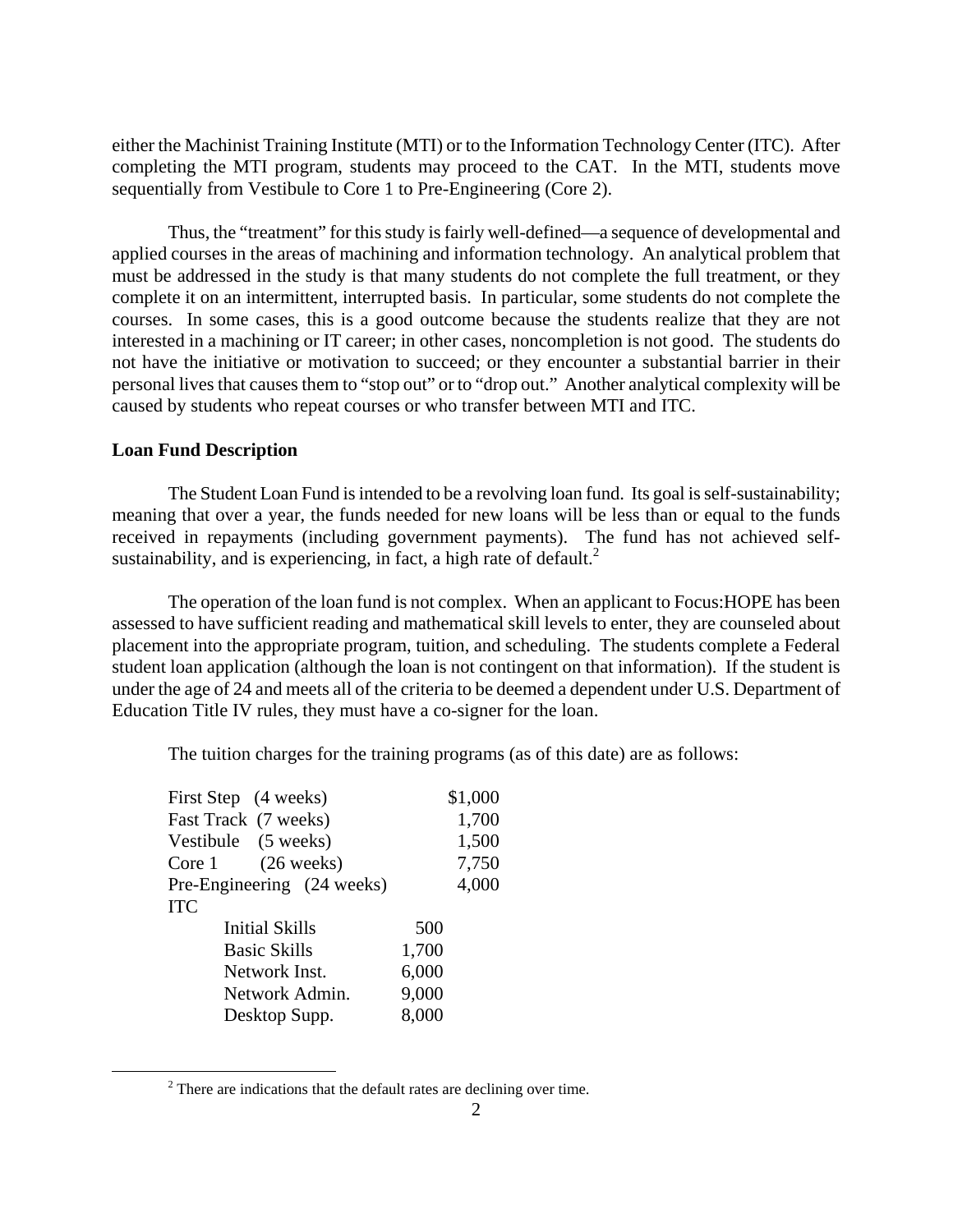The Center for Advanced Technologies (CAT) does not bear any tuition charge.

 If the student drops out of their class within the add/drop period, there is no financial liability. If the student drops out after that point in time, there is a formula for the amount of tuition owed that increases the liability as a function of the amount of time that the student remained in the class. While students are in their training program, they are required to make a nominal co-pay of approximately \$10 per week. The co-pay reduces principal. If the student is eligible for government aid (through Pell grants, for example), then Focus:HOPE invoices the appropriate agency and reduces the student's loan principal. After the program ends, loan repayments are deferred if the student enters another training program; otherwise repayments are expected to begin on the first day of the second month after the last day the student attends classes. The principal amount is the original loan minus any co-payments minus government invoices. This is referred to as the residual student responsibility. Monthly interest (5% annual rate) is charged on the unpaid balance starting the month after the last day of class. Late fees of \$15/month and any collection costs are added to the principal and interest. When repayment is received, it is applied to late fees, interest, and principal reduction, in that order.

 The monthly repayment amount is fixed depending on which course(s) the student was enrolled. The payment is currently \$90 per month for the shorter duration courses (First Step, Fast Track, Vestibule, ITC Initial Skills, and ITC Basic Skills) and \$140 for the remaining courses. The number of months in repayment is variable, depending on the amount of the student residual. In addition to deferments for taking the next level of courses, reductions in payment amounts of forgiveness of late fees may be granted for family, illness, or unemployment circumstances.

 To give the reader a sense of the scope of the loan fund, note that in FY 2002 (October 2001 through September 2002), a total of about \$4.4 million in loans were made. Government invoices (typically cover on the order of 30 percent of tuition charges) in FY2002 were \$1.25 million. During the fiscal year, about \$90,000 was received in co-payments, and the total increase in student responsibility was a little over \$3.1 million.<sup>3</sup> At the beginning of the fiscal year, total residual student responsibility was \$6.21 million, of which \$3.54 million was in default (57.0% on a dollar basis; 56.5% on an exited student basis). At the end of the fiscal year, total residual student responsibility was \$9.34 million, of which \$3.63 million was in default (38.9% on a dollar basis; 45.2% on an exited student basis).

#### **Evaluation Goals and Proposed Methodology**

We have designed an evaluation study that will be conducted over a three-year period  $(10/03-09/06).$ <sup>4</sup> We refer to these as Year 1, Year 2, and Year 3. The study will have several components that, when completed, will accomplish the following evaluation goals:

 <sup>3</sup>  ${}^{3}$ Ignoring administrative costs, this is the amount of gross repayments that would need to be received in a year to achieve self-sustainability. 4

<sup>&</sup>lt;sup>4</sup>The evaluation would be completed in three years in the ideal situation. Data delays or analytical complications may cause the analyses to stretch to as long as five years. Nevertheless, we have crafted this document to present the best case scenario of a three year scope.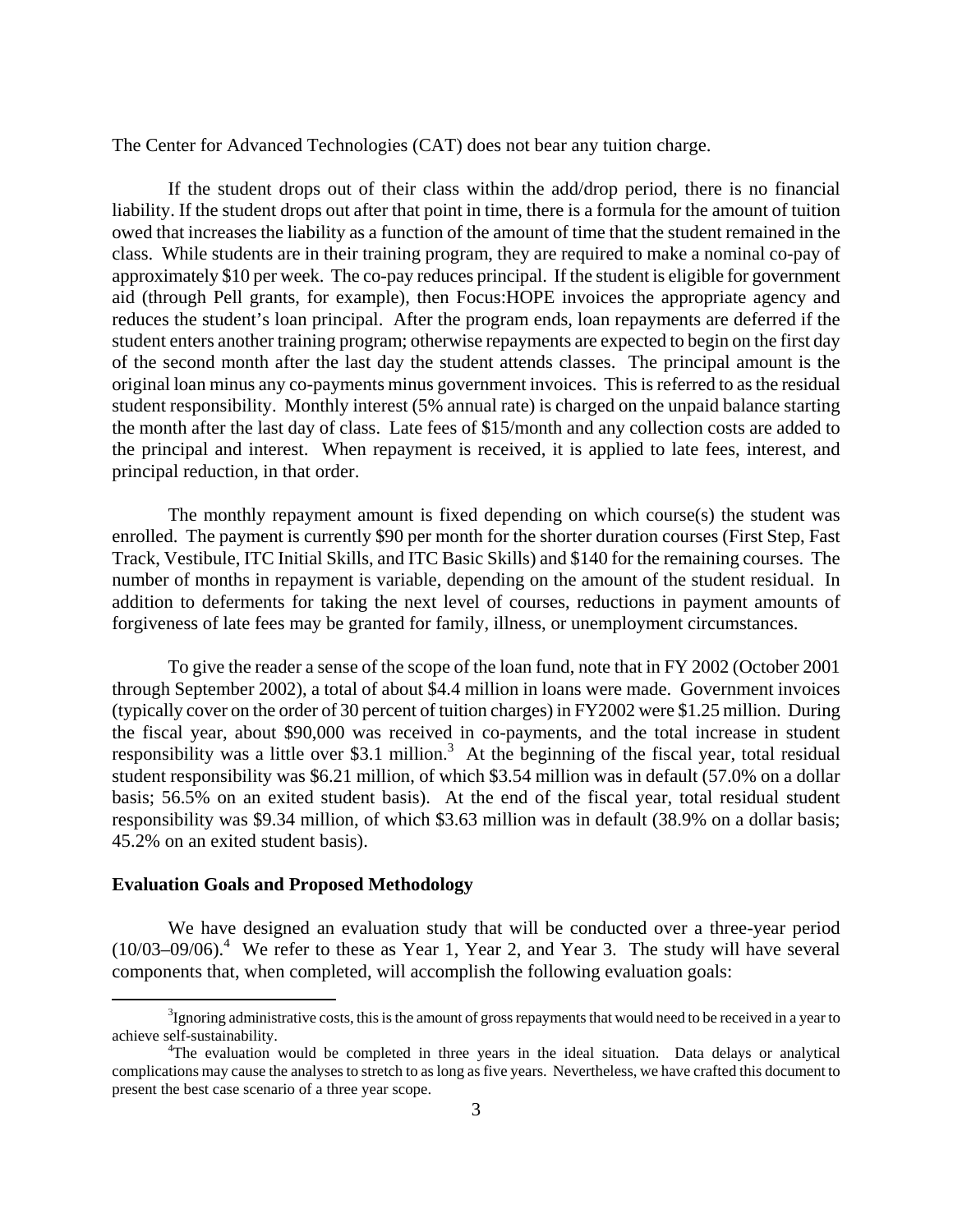- **Goal 1:** Improved accessibility to and utility of a student record data system in order to facilitate program management
- **Goal 2:** Review and assessment of the operations and outcomes of the student loan fund
- **Goal 3:** Evaluation of the net impacts of the adult training programs on labor market experiences such as employment spells and earnings, and on non-economic, qualitative outcomes such as family behaviors (second generation effects), employability skills, and psycho-social outcomes such as indicators of locus of control and self-esteem.
- **Goal 4:** Estimation of the benefits-to-cost ratio or return on investment for the Focus:HOPE adult training programs
- **Goal 5:** Dissemination of the results through a monograph
- **Goal 6:** Build evaluation capacity at Focus:HOPE

In the development of a pharmaceutical, companies go through rigorous experimentation to determine efficacy and safety. In simplest terms, these companies will recruit a test population that has a range of characteristics and health conditions, and they will randomly assign a portion of the test population to the drug being tested (the treatment group). The remainder of the sample will get a placebo (the control group). After the drug regimen has been followed, the companies can compare the health status of the two groups and attribute any differences to the pharmaceutical being tested.

If it were feasible and ethical to do so, Focus:HOPE could follow a similar protocol. A heterogeneous population of young adults encounters Focus:HOPE. These individuals have a range of characteristics and skills. Focus:HOPE could give them a random number as they walk through the door, and serve only those whose random number was less than .50 (the treatment group) and deny services to the others (control group). An evaluator could follow both groups, and the differences in outcomes between the two groups would be the net impact of the Focus:HOPE treatment. Such a random assignment experiment would provide the most rigorous estimate of the value-added of Focus:HOPE training programs, and it would provide excellent statistical estimators that can be used in a benefit-cost/return on investment framework.

But the issue of experimental design is moot because Focus:HOPE has a commitment to and tradition of serving all who come to its door. So given that a random assignment experiment is not feasible, the next best alternative is a quasi-experiment in which training participants are compared to a group of similar individuals who do not participate.

*Comparison Group.* We feel that the best approach for constructing a comparison group, if it turns out to be feasible, will be to use applicants who take and "pass" the placement tests, but who do not participate in the training. The advantages of using these individuals as a comparison group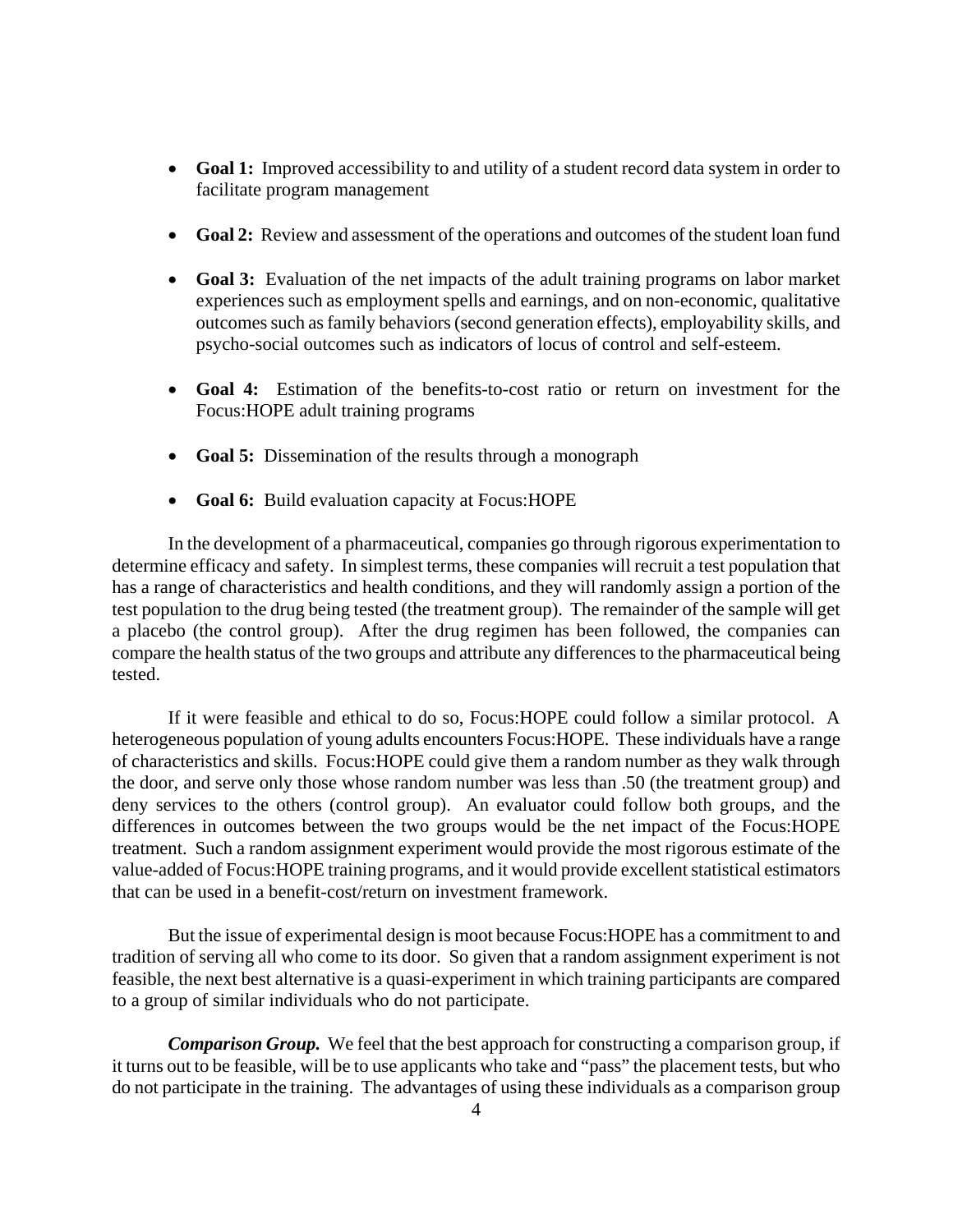are severalfold. They are aware of the Focus:HOPE programs and interested enough in a potential career in machining or IT to complete an application and take the assessment tests. They are comparable to the participants in basic skills because we will only select those that "pass" the tests. The disadvantages are that this group of individuals may be difficult to reach and to get to participate in any evaluation. Furthermore, there may be systematic differences from the participants. The potential comparison group members chose not to participate in training for reasons such as they didn't have the motivation, they couldn't make appropriate arrangements, or because they didn't believe that it suited their needs/interests.

During the design study phase of the project, we met with Jim Aho, who has been conducting a "6-sigma" project investigating the reasons for applicant nonparticipation.<sup>5</sup> The upshot of this meeting was that using this comparison group would be appropriate on *potential* sample size grounds because the number of individuals who "pass" the basic skills tests but who don't end up attending classes is about 50 percent larger than the number of ultimate program participants. However, finding these individuals and gaining their cooperation may be difficult. The "6-sigma" project was only able to interview approximately one-third of the individuals.

Our back-up option would be to use the participants themselves as a comparison group, by comparing their economic circumstances pre- and post-program. Weaknesses of this approach would include the fact that the pre-program data would be self-reported and of questionable validity and the fact that other things will change about the participants than just their program participation (such as aging and gaining maturity), which will correlate with program outcomes.<sup>6</sup>

*Outcomes.* The mission of Focus: HOPE is essentially to dignify the humanity of every person, so it is difficult to justify an evaluation of training programs that assesses success or failure based on their economic outcomes. Nevertheless, as a practical matter, we believe that the human capital framework captures the motivation of the trainees. These young adults want to achieve a high enough economic payoff in terms of earnings and stable employment to justify the time and expenses that they are investing in training. An additional reason to focus on earnings and labor market success is that these outcomes are highly correlated with loan repayments, so highly positive outcomes not only payoff for the individual, but they also improve the viability of the loan fund.

We therefore suggest that the primary evaluation focus will be on labor market outcomes. These would include employment, training-relatedness of the employment, unemployment, labor force participation, hours worked, wage rates, earnings, non-wage benefits, job retention/turnover, promotion, and on-the-job training. Two sources of data will be used. Wage record data from the Michigan Bureau of Workers & Unemployment Compensation (BWUC) will be used to measure employment and earnings. Surveys of participants and comparison group members will be used to measure wage rates, non-wage benefits, promotions, and on-the-job training

 $\frac{1}{5}$  $<sup>5</sup>$  The impetus for the 6-sigma project is that by determining reasons for nonparticipation, it may be possible to</sup> overcome some of the barriers/reasons and increase the take-up rate, which would increase program revenues and effectiveness.

<sup>&</sup>lt;sup>6</sup> Members of the project advisory committee had strong objections to this option, so it should be considered as a last resort.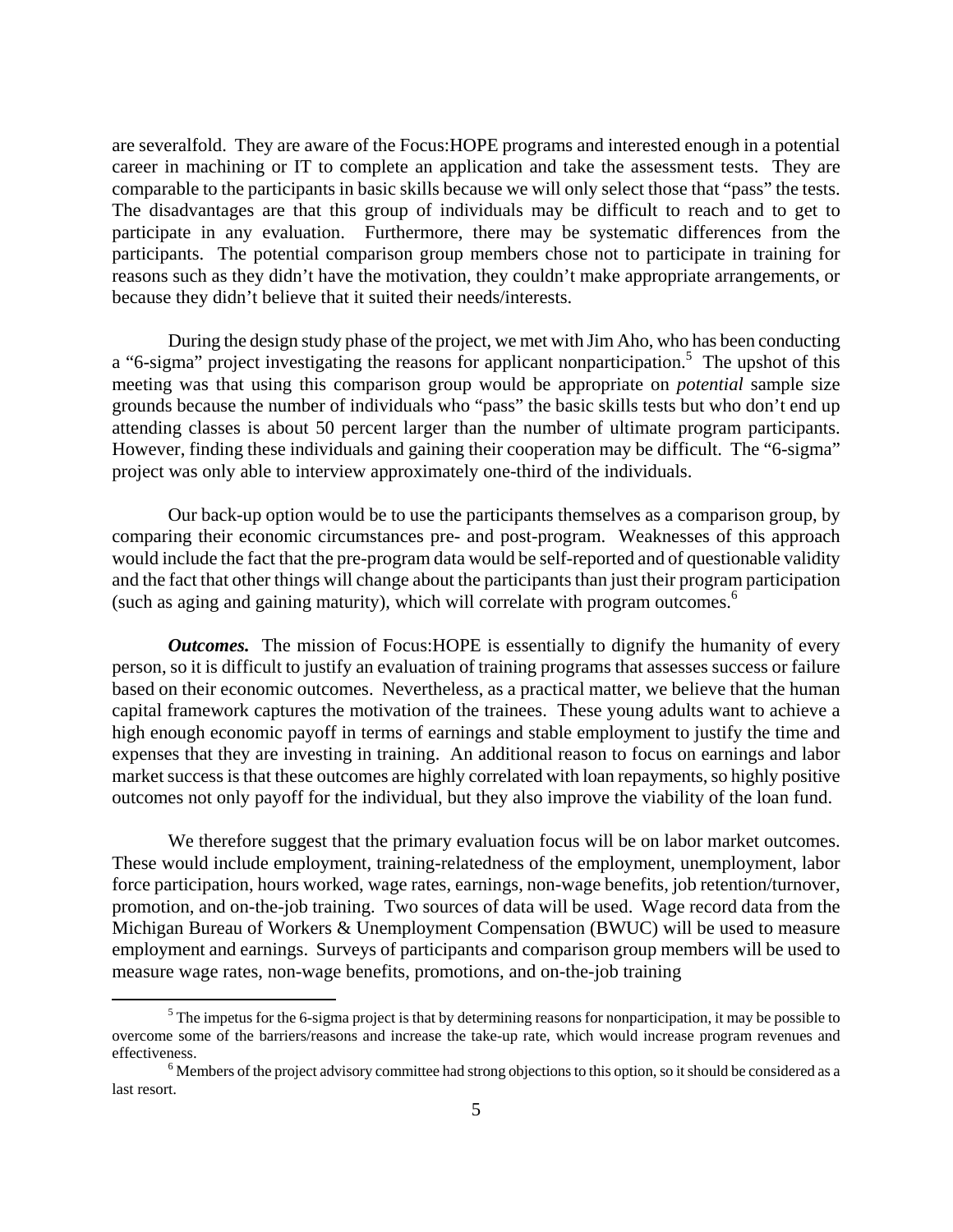Other outcomes of interest that will be studied include additional education/training, receipt of income assistance, credit worthiness, health status, family/relationship status, criminal/dangerous behaviors, asset ownership (cars, large-budget items), and psycho-social outcomes such as selfefficacy. These will be collected by self-report through surveys of participants and comparison group members.

#### **Work Statement**

The evaluation will be comprised of six studies. The kernel of the evaluation will be a longitudinal student data set, in Access, that will be constructed from documents, administrative records including wage records, and survey responses. The observations in the data set will be categorized into six cohorts, defined by the date of first enrollment and by whether the individual is a treatment or comparison group member as follows:

| <b>Treatment Cohorts</b>                                                           | <b>Comparison Cohorts</b>                                                                                                                                                           |
|------------------------------------------------------------------------------------|-------------------------------------------------------------------------------------------------------------------------------------------------------------------------------------|
| 1. All students who started their initial FH class<br>in FY 2002 $(10/01 - 09/02)$ | 1. All individuals who tested during the same<br>time period as the treatment students<br>$(07/01 - 06/02)$ and scored at a level high<br>enough to be enrolled, but didn't show up |
| 2. All students who started their initial FH class<br>in FY 2003 $(10/02 - 09/03)$ | 2. All individuals who tested during the same<br>time period as the treatment students<br>$(07/02 - 06/03)$ and scored at a level high<br>enough to be enrolled, but didn't show up |
| 3. All students who start their initial FH class in<br>FY 2004 (10/03-09/04)       | 3. All individuals who test during the same<br>time period as the treatment students<br>$(07/03 - 06/04)$ and score at a level high<br>enough to be enrolled, but don't show up     |

#### **Study 1: Construction of Core Data Set**

The evaluation data set will use individuals as the unit of observation. For each individual in the treatment cohorts, the data base will be populated with information from three time periods: Preenrollment, Focus:HOPE program participation, and post-training. The individuals in the comparison cohorts will have data from pre-encounter and post-encounter time periods. Some variables will be time-invariant, and others will need to be dated. Our preliminary thinking about the design of this data set is that we will err on the side of inclusiveness, i.e., we will include as many variables as possible; even if there is a high level of item nonresponse.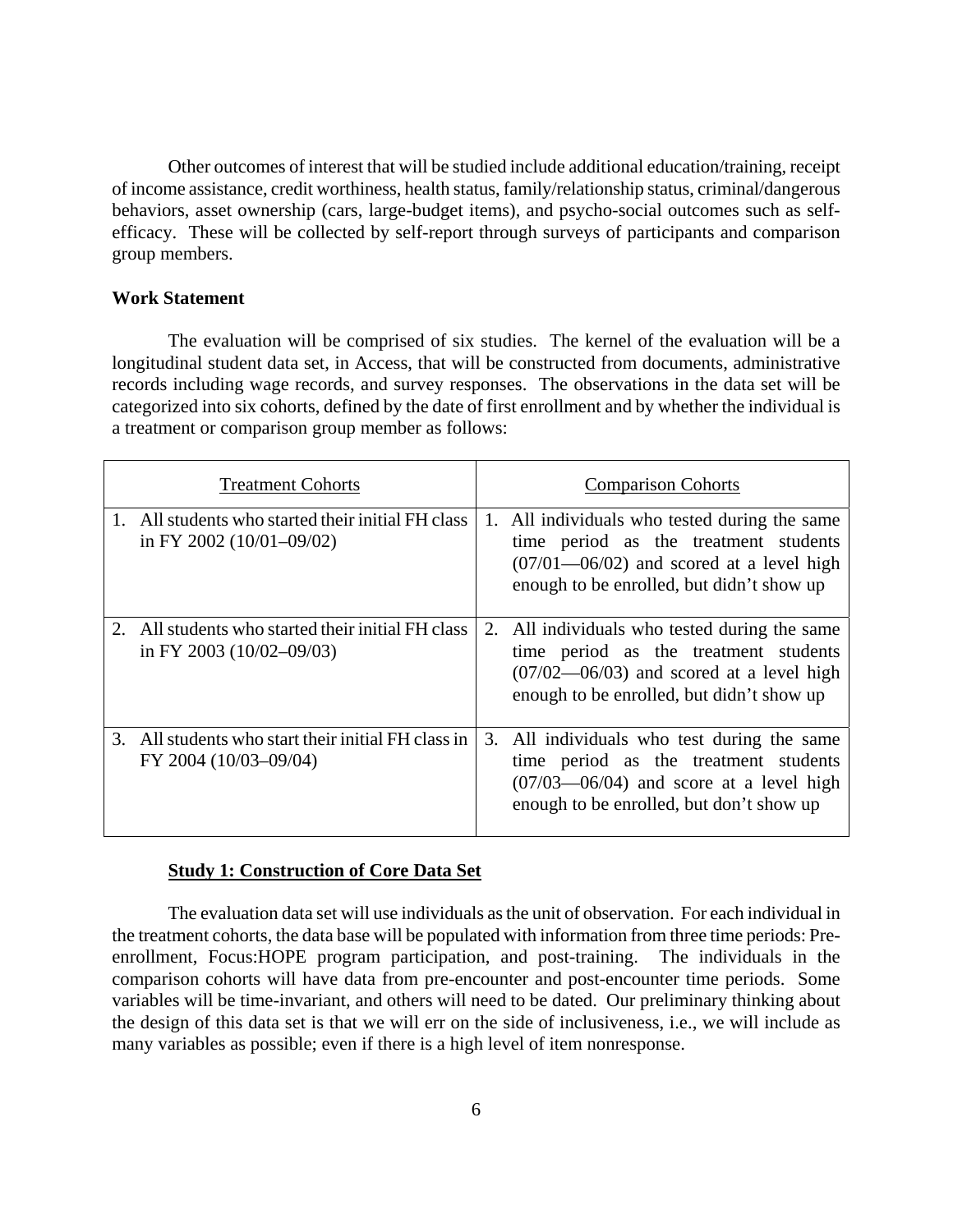The data blocks that will be in the pre-enrollment (for treatment cohort members) and preencounter (for comparison cohort members) will include demographics, information about childhood family(ies), high school(s) experiences, post-secondary educational experiences prior to encountering Focus:HOPE, current family status and relationships, health/disability status, sources and amounts of income.

The Focus:HOPE participation data for treatment cohort members will include academic information about courses taken and graded outcomes, and loan fund information. The loan fund information will include application information, credit histories, student account balances, and repayment/deferral histories.

The data blocks in the post-training (post-encounter) periods will include employmentrelated information (occupation, wage rate, hours, availability of insurance, training, etc.), current family(ies) information, further education or training, health status, and sources and amounts of income. Table 1 provides a detailed list of the variables comprising these data blocks.

**Schedule**. The core data set will be dynamic. As the individuals' life circumstances change and as they progress through their training experiences, the data will need to be updated. The data set will be designed and constructed, and then will be updated as new data are obtained. Because of the dynamic nature of the data, the design will have to address the issue of dating or archiving. That is, for fields that need to be changed, we will need to maintain dates for which the change occurs. This can be done on a master file through a "time stamp" approach, in which events are dated, or this can be done through an archiving system, where the overall file is dated, but the individual records simply stay constant or change values.

Because the data base is a key foundation for the study, it is important to invest some time and resources into developing its design. This task will be one of listing all of the potential variables that are of analytical interest, and determining where and how the information can be gathered. Many of the variables will not be available in existing sources of information, and so we will draft surveys or interview forms that will collect them. The data base system design will be completed within the first three–four months of the study and will culminate in a document that presents the structure of the data base and the details about the variables that will comprise the data base.

Once the data base is designed and structured, we will use it as a repository for administrative and survey data as they become available. So actual populating the data base will be an ongoing task throughout the course of the study.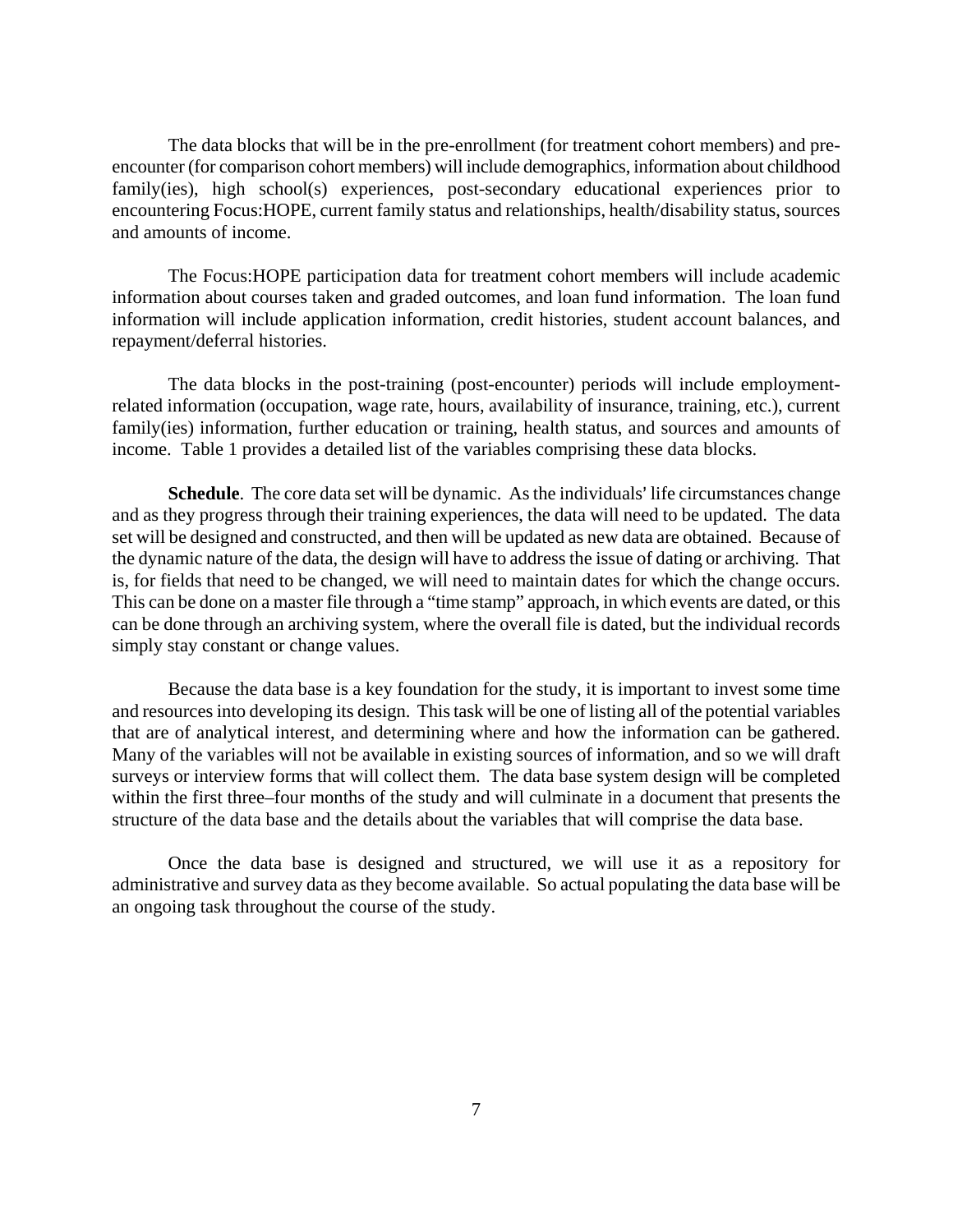| Table 1. Detailed Variable List |  |  |  |
|---------------------------------|--|--|--|
|---------------------------------|--|--|--|

| <b>Time Period/Variable</b>                    | Treatment | Comparison  |
|------------------------------------------------|-----------|-------------|
| Pre-encounter                                  |           |             |
| Education                                      |           |             |
| HS Diploma/GED                                 | X         | X           |
| <b>HS GPA</b>                                  | X         | X           |
| College Prep/General/Vocational                | X         | X           |
| HS(s) attended                                 | X         | X           |
| Any postsecondary training?                    | X         | X           |
| If yes, $school(s)/program(s)$                 | X         | X           |
| If yes, certificate?                           | X         | X           |
| <b>Labor Market</b>                            |           |             |
| No. quarters w/earnings                        | X         | X           |
| Earnings                                       | X         | X           |
| Employer industry/business                     | X         | X           |
| <b>OJT</b>                                     | X         | X           |
| Reasons for separation                         | X         | X           |
| Demographics                                   |           |             |
| <b>Birth</b> date                              | X         | X           |
| Race/ethnicity                                 | X         | X           |
| Gender                                         | X         | X           |
| Citizenship                                    | X         | X           |
| <b>Family Background</b>                       |           |             |
| Majority of time: 2-parent, 1-parent, guardian | X         | X           |
| Siblings                                       | X         | X           |
| Mobility (categories)                          | X         | X           |
| Parent(s)/Guardian education                   | X         | X           |
| Parent(s)/Guardian occupation                  | X         | X           |
| Parent(s)/Guardian income                      | X         | X           |
| No. in household/total household income        | X         | X           |
| <b>Current Family/Living Arrangements</b>      |           |             |
| Spouse/significant other                       | X         | $\mathbf X$ |
| Own children                                   | X         | X           |
| Mobility                                       | X         | X           |
| <b>Education</b> skills                        |           |             |
| FH (TABE) Test Scores                          | X         | X           |
| <b>Credit Circumstances</b>                    |           |             |
| Assets                                         | X         |             |
| Income                                         | X         |             |
| Credit score                                   | X         |             |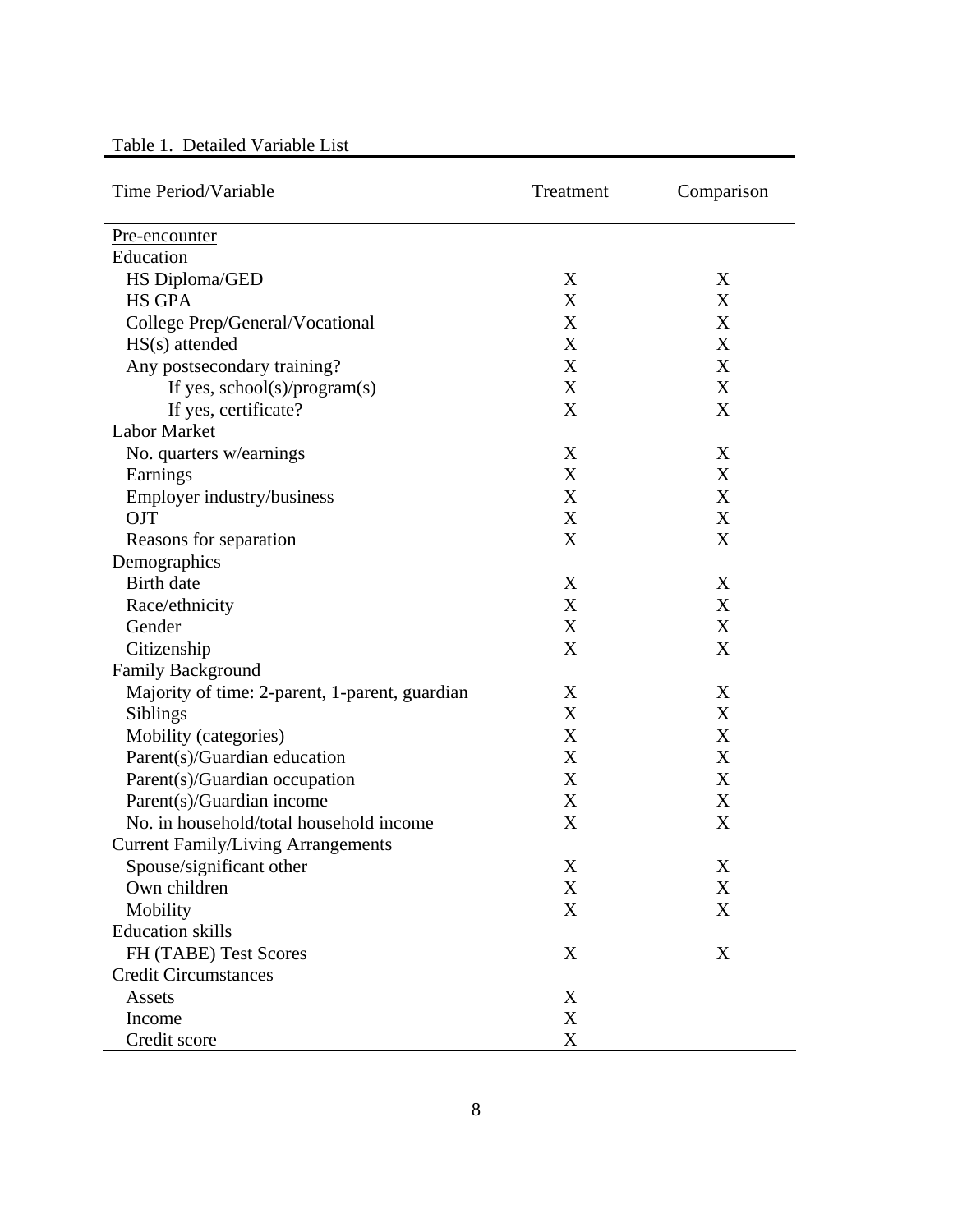# Table 1. (Continued)

| Time Period/Variable                          | Treatment | Comparison |
|-----------------------------------------------|-----------|------------|
| <b>Focus:HOPE Experience</b>                  |           |            |
| Courses                                       | X         |            |
| Attendance                                    | X         |            |
| Grades                                        | X         |            |
| Completion/noncompletion                      | X         |            |
| Seriousness (self-reported)                   | X         |            |
| Seriousness (teacher reported)                | X         |            |
| Co-pay experience                             | X         |            |
| Reasons for non-participation                 |           | X          |
| Other education/training                      |           | X          |
| Post-training (post-encounter for comparison) |           |            |
| <b>Labor Market</b>                           |           |            |
| No. quarters w/earnings                       | X         | X          |
| Earnings                                      | X         | X          |
| Industry/type of business                     | X         | X          |
| <b>OJT</b>                                    | X         | X          |
| Promotion                                     | X         | X          |
| Turnover                                      | X         | X          |
| Reasons for separation                        | X         | X          |
| Fringe benefits/insurance                     | X         | X          |
| Social insurance/income support               |           |            |
| <b>TANF</b> receipt                           | X         | X          |
| Food Stamps receipt                           | X         | X          |
| Medicaid enrollment                           | X         | X          |
| <b>UI</b> benefits                            | X         | X          |
| Health                                        |           |            |
| Health status (self-reported)                 | X         | X          |
| Socio-psychological                           |           |            |
| Self-efficiency                               | X         | X          |
| Credit-worthiness                             |           |            |
| Asset ownership                               | X         |            |
| Debt                                          | X         |            |
| Self-report                                   | X         |            |
| Career aspirations                            | X         | X          |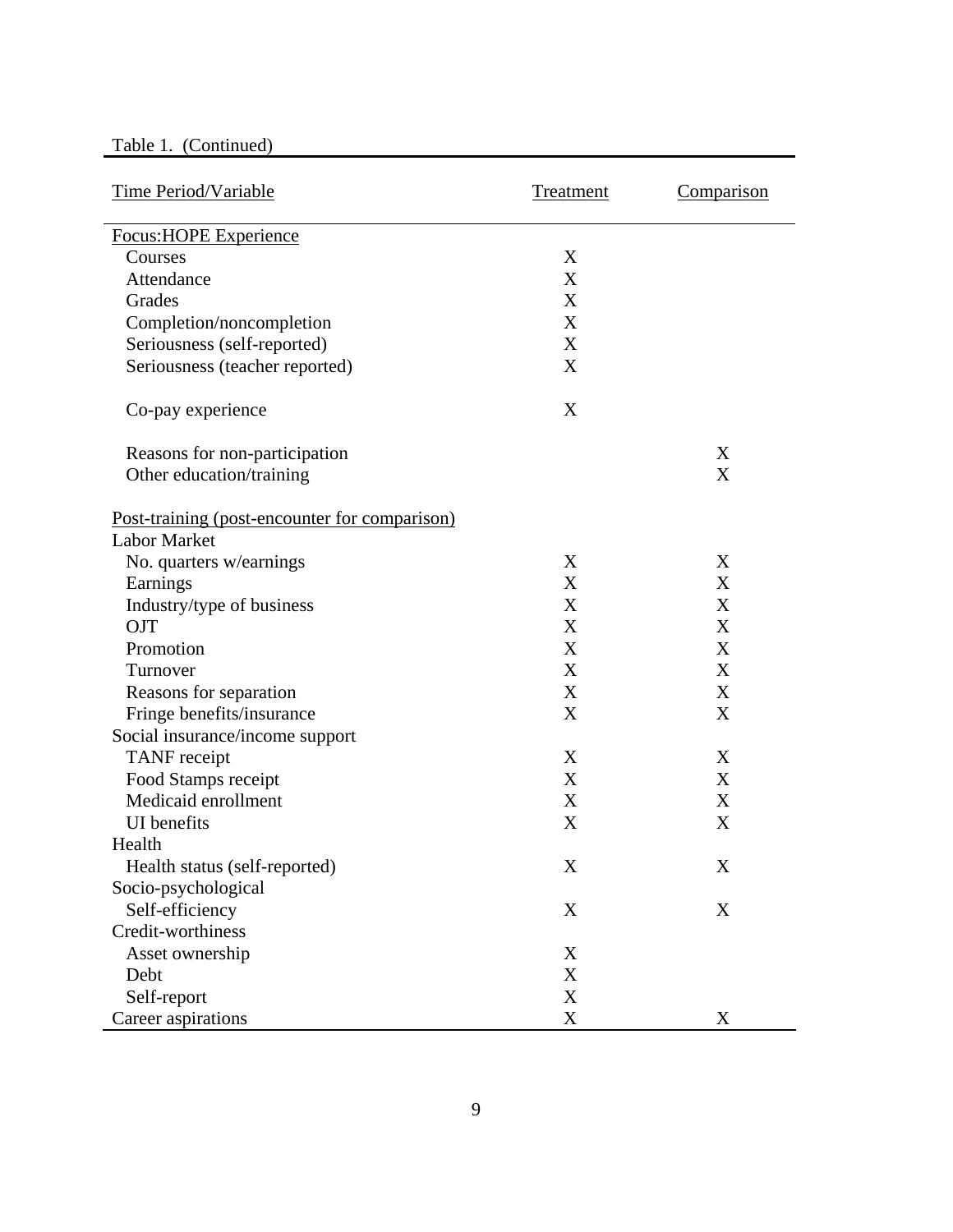# **Study 2: Use of the Core Data Set for Program Management**

The major purpose of the core data set will be analyses. However, it may be the case that it can be used for program management purposes. During the design phase of the project, we have interviewed the training department directors, who have consistently indicated that getting more student information accessed in an easier and integrated way is an important programmatic need. Focus:HOPE is investing in a new student record information system, so many of these issues may be resolved in the next several months as that system comes on line.

Nevertheless, it will be important to re-interview these folks during the data base design task to get a sense of what monthly reports could be generated to help them administer their departments.

**Schedule and deliverables.** As noted above, the core data base design will be completed within the first three–four months of the contract. The interviews with the program managers will be completed during this time frame. During the life of the contract, we will automatically generate reports for the program managers on a monthly basis.

# **Study 3: Review/Assessment of Student Loan Fund Operations and Results**

Analysis of the loan fund and its impact on the Focus:HOPE programs is an important part of the proposed study, but it is separate from the quasi-experimental evaluation. The focus of the analyses will be on the repayment behavior of program participants, *not* comparing them to members of the comparison group cohorts. The status of the loan fund is that it is fully operational and is allowing Focus:HOPE to extend training services to a broader audience of students. But it is experiencing high default rates and is far from self-sustaining. The purposes of our examination of the loan fund will be to review carefully the processes and policies to see if there are ways to enhance its fiscal viability and to determine whether the existence of the loan fund is affecting the number of or characteristics of training program participants.

There seems to be two potential approaches to this study.<sup>7</sup> The first approach may be described as *pragmatic*. It suggests that the loan fund is losing a serious amount of money and that there are actions that can and should be adopted immediately to ameliorate the situation. These actions include denying loans to individuals who falsify information on their application, requiring noncreditworthy individuals to have a co-signer, increasing the co-pays, and mandating credit/budget counseling.

The second approach is more *analytic.* This approach suggests that Focus:HOPE would benefit from more fact-finding and analyses before it alters the loan fund. This is our preferred approach. In it, we propose a series of four substudies as follows:

- Substudy 3.1: Loan Fund Financial Self-Sustainability
- Substudy 3.2: Analyses of Who Repays

 <sup>7</sup>  $\frac{7}{7}$  There may be compromises that combine features of both approaches.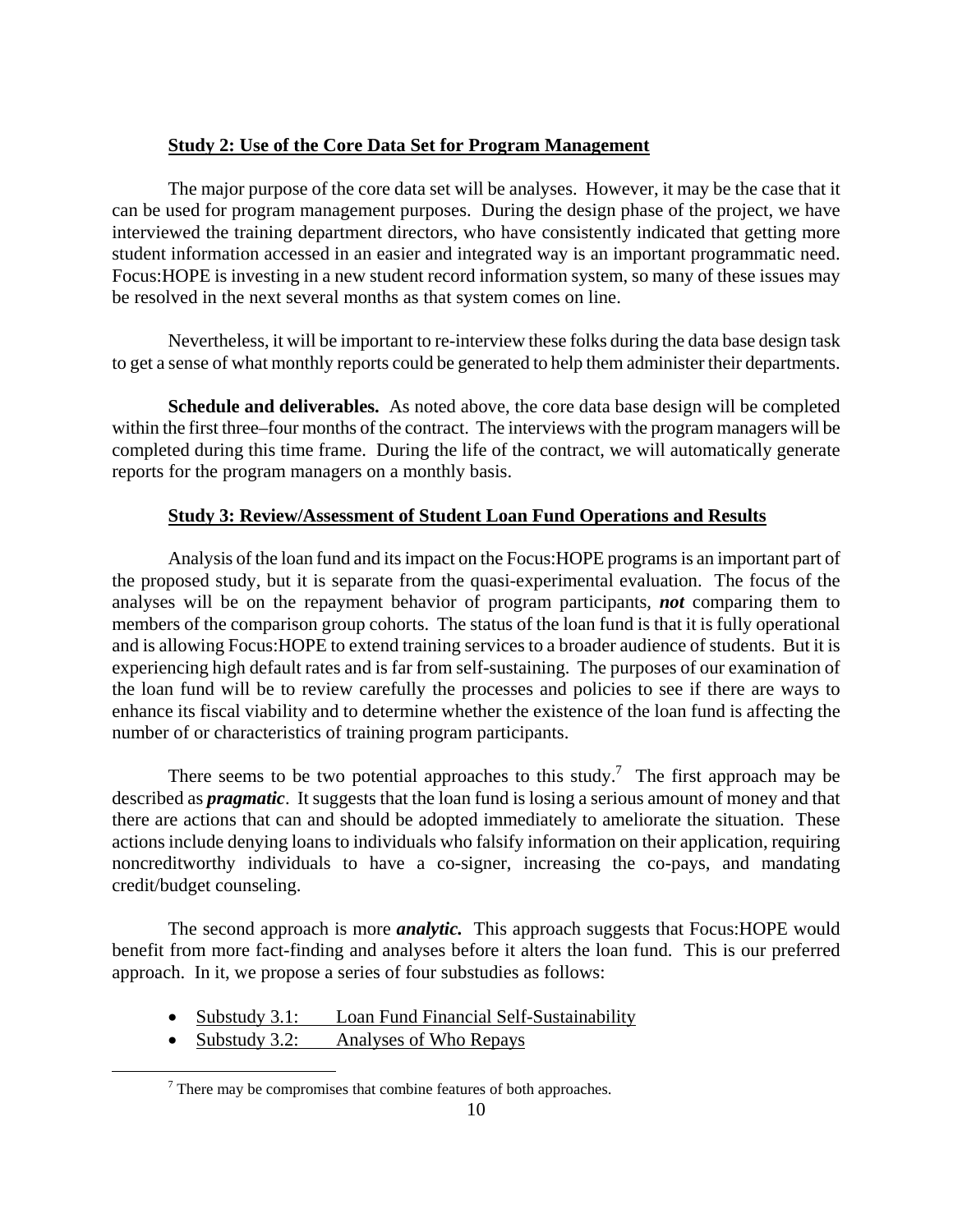- Substudy 3.3: Impact of Loan Fund on Participation
- Substudy 3.4: Administrative Recommendations

Each of these will be described in turn.

 Substudy 3.1: Loan Fund Financial Self-Sustainability The Loan Fund was designed in 1995 and first implemented in July 1998. The purpose of this substudy is to build a computer simulation of the loan fund and to analyze the impacts of various potential policies on selfsustainability. In simplest terms, each year the Loan Fund tenders student loans equal to the total face value of the tuition charges for the year. Some students drop their courses and receive full or partial credit, so the aggregate level of loans is reduced to a figure denoted Earned Tuition (ET). Governmental and private support is received for about one-third of the earned tuition. The remainder of the ET is Student Responsibility (SR), which is scheduled to be repaid partially while the student is in the program (co-pays), and partially after the student has completed their last class at Focus:HOPE.

 In order for the loan fund to be self-sustaining, the amount that it loans out in a year must be less than the amount it receives in repayments. If loans exceed receipts, there is a cash flow gap. Many variables affect this cash flow gap such as number of students who enroll, repayment schedules, government support, number of students in repayment and in deferral, and so forth. This substudy will develop an accounting model that will simulate the influence of each of these factors on the Loan Fund.

Substudy 3.2: Analyses of Who Repays. The financial viability of the loan fund is an important operational issue for Focus:HOPE, but also we need to recognize that one of the reasons that the loan fund was instituted was to give the participants the opportunity to develop (or improve) their creditworthiness. Thus this substudy invests project resources into efforts to explain and to increase the rates and levels of student repayments. A two-pronged approach is suggested. In the first year, we will conduct preliminary analyses. We will examine historical data since the inception of the loan fund to examine who pays and how much. For example, we will examine explanators such as presence of a co-signer, previous loan payment defaults, falsification on the application, or credit score. Also during the first year, we will do limited testing of credit criteria used to determine the risk associated with each student. Finally, in the first year, we will undertake a number of informal interviews or focus groups with participants and staff to address some of the repayment variables.

The second prong of this substudy will comprise a more rigorous analysis of the substantial share of students who have paid or are paying on their loans. We will use quantitative data from the data base to estimate (via probit or logit) who repays their loans. The dependent variables of interest include a discrete 0–1 variable for "in repayment  $(=1)$  or not  $(=0)$ " and a continuous variable, percentage repaid. With a "spike" at 0.0 repaid, the appropriate econometric estimation technique is Tobit. The independent variables would include borrower characteristics such as credit history, educational experiences, sources of family income, and so forth. To the extent that these statistical models can be estimated, we can generate reliable predictors of repayment. In the second year of the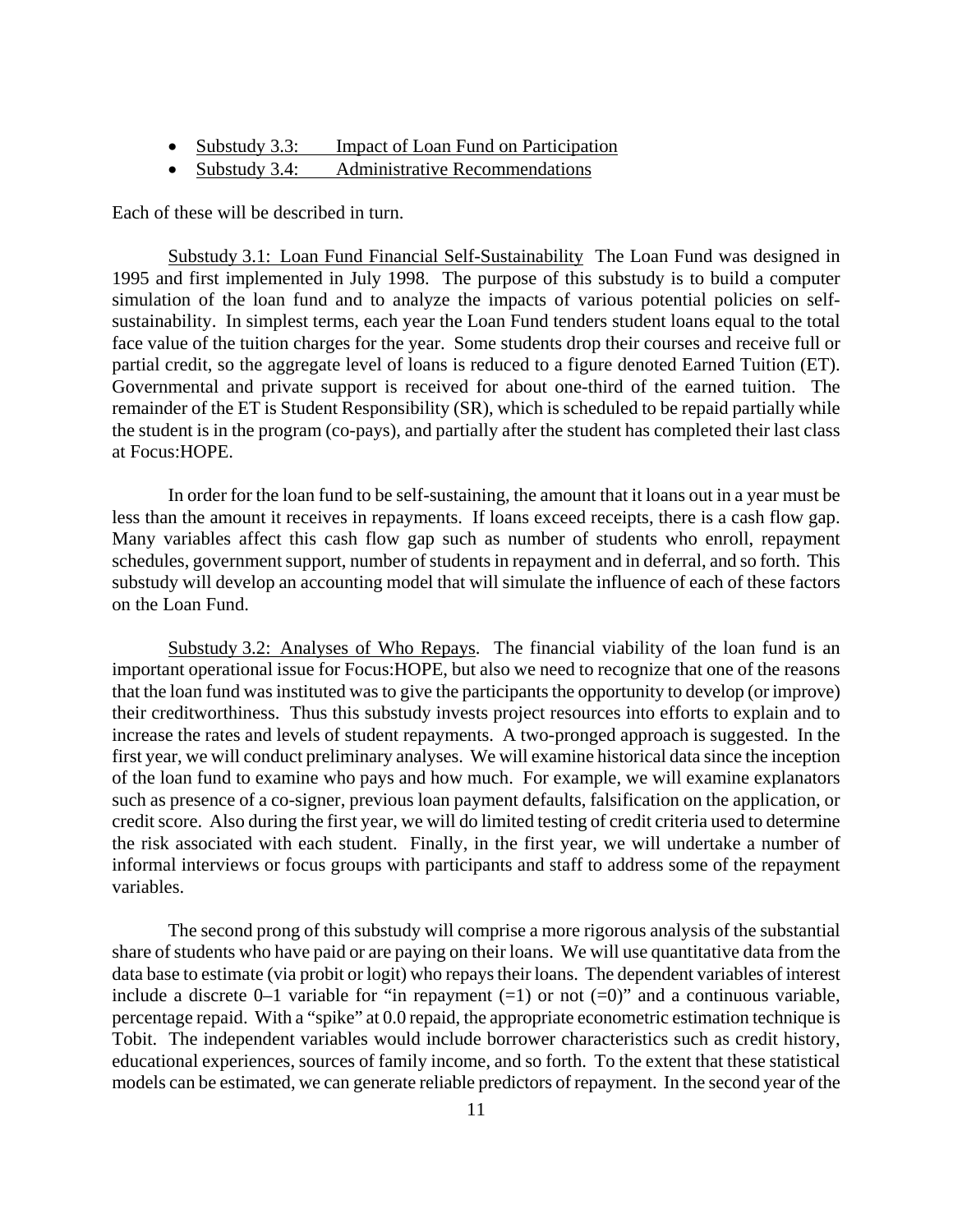project, we will continue to collect qualitative data from students and loan administrators to supplement the quantitative analyses.

 Substudy 3.3: Impact of Loan Fund on Participation. Perhaps the most important question concerning the loan fund is the extent to which it affects the participants in the training programs. Are there groups of individuals who are not enrolling because of the loans? If the loan fund is constraining the training or participant population, then major restructuring should be considered. This study will necessarily rely on qualitative data that are collected by interviews of staff and training program participants. If possible, we will also contact prior participants and individuals who apply and are tested prior to entrance, but who decide not to attend, to garner their opinions.

Substudy 3.4: Administrative Recommendations The last substudy will involve a thorough review of the processes that are followed under the current Loan Fund operational model with an eye toward improving the effectiveness of those procedures. The task will involve examination of policy parameters such as interest rates and repayment terms, as well as "nuts and bolts" items such as software, document management, data integration, hardware, and credit checks. As part of this substudy, we will design and implement at least one administrative "experiment" in the first year. For example, we may devise a "loan application counseling" intervention. This intervention would involve having Focus:HOPE staff review carefully a student's loan application and also review with the applicant his/her credit history. Our experiment would be to randomly select students to receive this intervention and then compare co-pay and repayment outcomes to the other students who follow the status quo procedures.

**Schedule.** The first substudy does not depend on the individual student data and can build on the existing accounting software, so we should be able to complete that model-building substudy during the first year of the project. The preliminary analyses that we have proposed in substudy 3.2, i.e., analysis of historical data, limited testing of credit criteria, and qualitative data collection, will also be done in the first year. The rigorous statistical analyses proposed in substudies 3.2 and 3.3 depend on accessiblility to the core student data base, and so they can proceed only after the data base has been completed. We have planned for them to be part of the second year's scope. The last substudy will proceed over the first two years of the study.

#### **Study 4: Net Impact Evaluation**

**Approach.** The gist of the net impact analyses will be to determine the difference in outcomes between individuals who received Focus:HOPE training and the comparison group members. Because individuals were not randomly assigned to be in the participant group or in the comparison group, there may be systematic (nonrandom) differences between them. The statistical estimators used to calculate the net impact analyses must attempt to control for those differences in order to get an unbiased estimate of the training's net impact.

Let *T* (for treatment) denote the data for the individuals who participated in the Focus: HOPE training, and let *C* (for comparison group) denote the comparison group that will be used in the net impact analyses. There are many potential estimators that have different properties and that make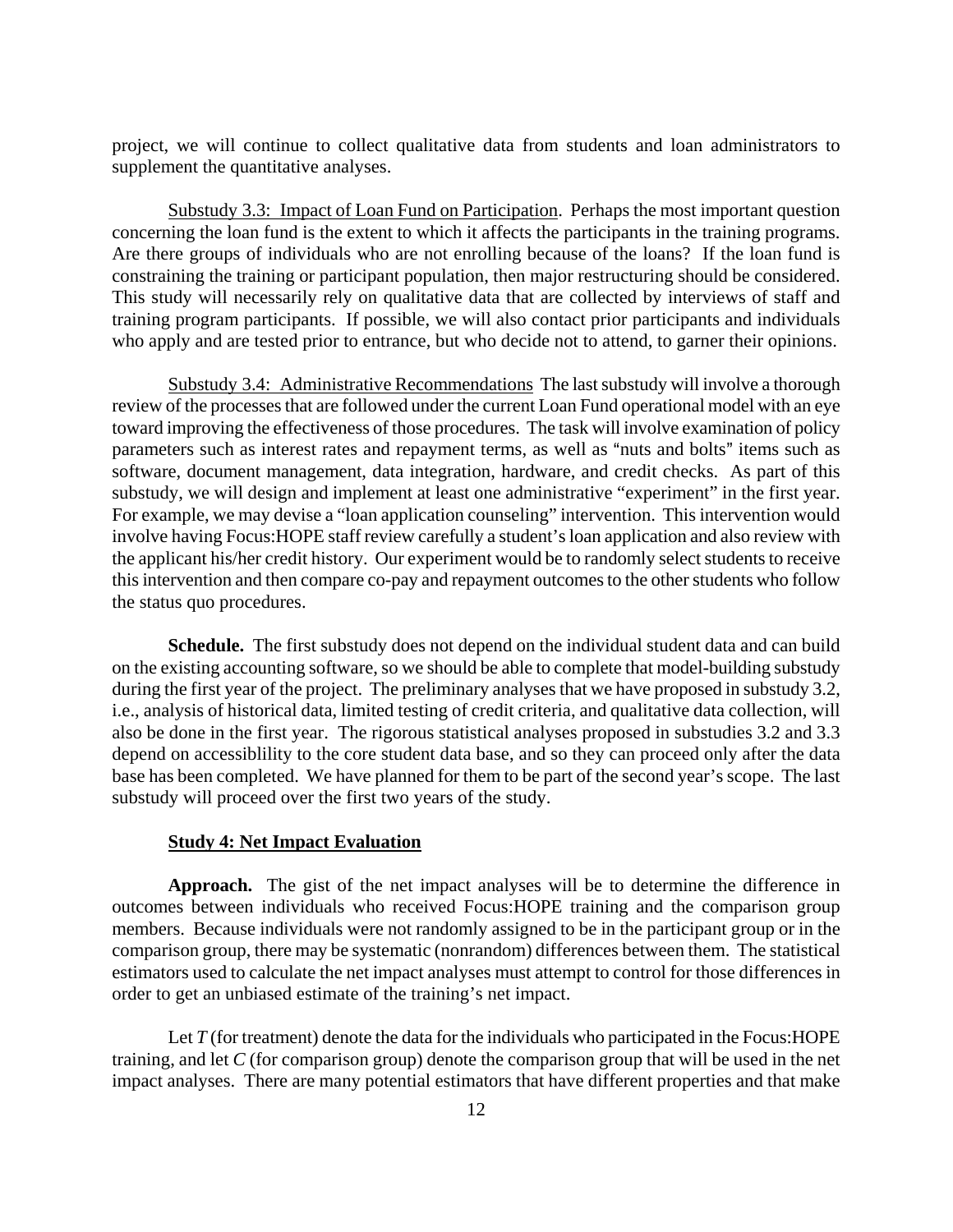different assumptions about the data. Let us start the discussion with simple (unconditional) differences in outcome means. This nonparametric approach suggests that the net impact can be estimated by the differences in average outcomes for each individual in *T* and *C.* Suppose that average quarterly earnings is one of the outcome variables of interest. Then the net impact per participant would be estimated as follows for each cohort:

$$
(1) \t Y = \sum_{i} \frac{ET_i}{n_T} - \sum_{j} \frac{EC_j}{n_C}
$$

- where  $ET_i$  = the average quarterly earnings (adjusted to constant \$) after exiting training for the *i*th individual
	- $EC_i$  = the average quarterly earnings (adjusted to constant \\$) for the jth individual in the comparison group*j*
	- $n<sub>T</sub>$ ,  $n<sub>C</sub>$  = the number of individuals in training and in the comparison groups, respectively

This estimate of the program's net impact may be biased if there are systematic differences between the comparison group and the training group in terms of pre-program levels of earnings. For example, suppose that only the individuals who had suffered long stretches of unemployment or very low earnings chose to participate in the training. Then the unconditional difference in means may overestimate program impact. A second approach would be to estimate difference-indifferences in (unconditional) means. That is, we can estimate the program's net impact as follows:

(2) 
$$
Y = \sum_{i} \frac{(ETPOST_i - ETPRE_i)}{n_T} - \sum_{j} \frac{(ECPOST_j - ECPRE_j)}{n_C}
$$

| where, $ECPRE_i$ , $ETPRE_i$ | $\equiv$ | average quarterly earnings of the <i>i</i> , <i>j</i> th individuals       |
|------------------------------|----------|----------------------------------------------------------------------------|
|                              |          | prior to encountering Focus: HOPE                                          |
| $ECPOST_i, ETPOST_i$         | $\equiv$ | average quarterly earnings of the <i>i</i> , <i>i</i> th individuals after |
|                              |          | participating or encountering Focus: HOPE                                  |

This is again a nonparametric approach that makes few assumptions about the data or earnings mechanisms. The estimator in (2) obviously relies on longitudinal data for the outcome variables of interest. For youth training programs, we may not have reasonable pre-program data, and so the difference-in-differences estimator (2) may not be feasible.

The difference in means approaches in equations (1) and (2) assume that there are no systematic differences between the treatment and comparison sets of individuals. This is a strong assumption, since there are probably systematic differences. Consequently, we may wish to estimate regression-adjusted differences in means. This parametric approach assumes that we can use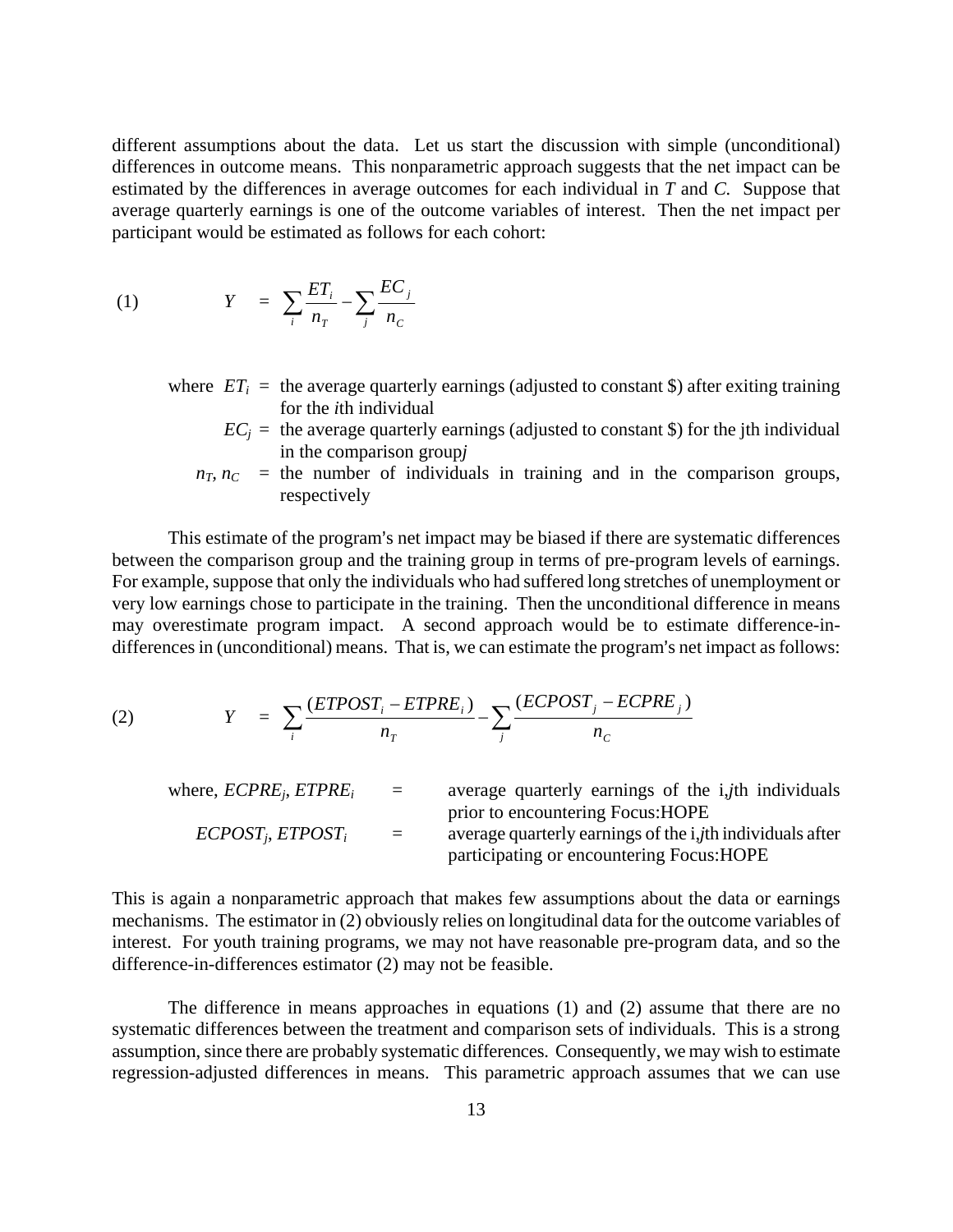observed variables to control for differences between the observations. A very simple regression model is displayed in the following equation:

(3) 
$$
Y_j = a + B' X_j + c T_j + u_j
$$

| where, $Y_i$ | $\equiv$ | outcome for individual j such as $ETPOST_i$ , or $ECPOST_i$          |
|--------------|----------|----------------------------------------------------------------------|
| $X_i$        | $\equiv$ | vector of variables describing individual $j$ that are thought to be |
|              |          | correlated to the outcome $Y_i$                                      |
| $T_i$        | $=$      | 1 if individual $j$ is in the treatment sample and 0 if not          |
| $u_i$        | $=$      | error term, usually assumed to have a mean of 0 and standard         |
|              |          | deviation of 1.                                                      |

The parameter estimate c would be the net impact of participation in the training program(s). Equation (3) can be estimated for outcomes when there is no longitudinal pre-program observations. If we can obtain appropriate pre-program data, then we would make (3) slightly more general, as in  $(3^{\prime})$ .

(3') 
$$
Y_j = a + B'X_j + C'\left(X_j * Post\right) + dT_j + e\left(T_j * Post\right) + u_j
$$

where, *Post* = 1 for quarters of data that occur after individual *j* has left; 0 otherwise. This specification has a fixed effect for program participation, i.e. *d*, and the per participant net impact estimator is *e*. Another advantage to specification (3') is that we can use pre- and postchanges in the outcomes as dependent variables. That is, the  $Y_i$  could equal ( $ETPOST_j - ETPRE_j$ ) or  $(ECPOST_i - ECPRE_i)$ .

We will use the general framework laid out in equations  $(1) - (3')$  to analyze labor marketrelated outcomes and other outcomes. The labor market-related outcomes will be measured by available UI wage records following exit or placement and from personal surveys. The other outcomes will be derived from administrative records and personal surveys.

**Sample sizes and Data Collection Plan.** We estimate that each of the treatment cohorts will have a total population of 720 students (inflow of 60 students per month). Based on the "6-sigma" project, which found a nonenrolled-to-enrolled ratio of about 3:2, we estimate that each of the comparison group cohorts will have a universe of 1,000 individuals. We will be making quarterly requests for wage record data from the Michigan BWUC, and for purposes of planning, we have assumed a 75 percent match rate for participants and a 60 percent match rate for the comparison groups.<sup>8</sup>

 Table 2 gives us wage record requests and expected matches for the first year of the project, by cohort.

 $\frac{1}{\sqrt{8}}$ <sup>8</sup> We assume a lower match rate for comparison students for two reasons: (1) we suspect that Focus: HOPE training will result in a higher employment rate, and (2) we will have more difficulty tracking down non-matches that may occur due to misspellings or typo's or due to use of different versions of first names.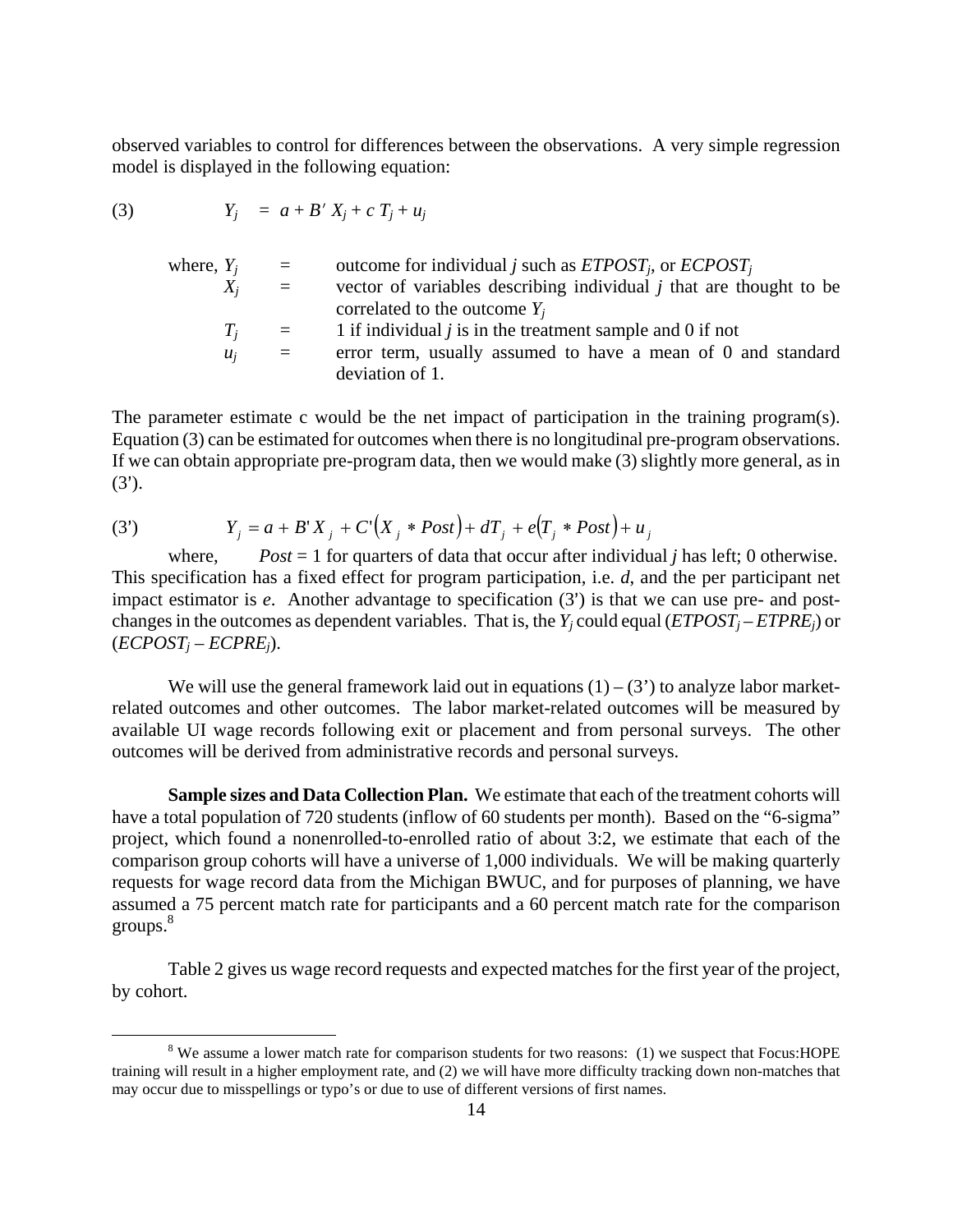| Cohort       | Population |                | Nov. $03$ | Feb. '04 | May $04$ | Aug. '04 | <b>TOTAL</b> |
|--------------|------------|----------------|-----------|----------|----------|----------|--------------|
| Cohort 1     | Treatment  | Requests       | 720       | 720      | 720      | 720      | 2,880        |
|              |            | <b>Matches</b> | 540       | 540      | 540      | 540      | 2,160        |
|              | Comparison | Requests       | 1,000     | 1,000    | 1,000    | 1,000    | 4,000        |
|              |            | <b>Matches</b> | 600       | 600      | 600      | 600      | 2,400        |
| Cohort 2     | Treatment  | Requests       | 720       | 720      | 720      | 720      | 2,880        |
|              |            | <b>Matches</b> | 540       | 540      | 540      | 540      | 2,160        |
|              | Comparison | Requests       | 1,000     | 1,000    | 1,000    | 1,000    | 4,000        |
|              |            | <b>Matches</b> | 600       | 600      | 600      | 600      | 2,400        |
| Cohort 3     | Treatment  | Requests       |           |          |          | 540      | 540          |
|              |            | <b>Matches</b> |           |          |          | 405      | 405          |
|              | Comparison | Requests       |           |          |          | 750      | 750          |
|              |            | <b>Matches</b> |           |          |          | 450      | 450          |
| <b>TOTAL</b> |            | Requests       | 3,440     | 3,440    | 3,440    | 4,730    | 15,050       |
|              |            | <b>Matches</b> | 2,280     | 2,280    | 2,280    | 3,135    | 9,975        |

Table 2. Wage Record Requests and Matches in First Year, by Cohort

 In order to get the self-reported data that will be used for regression-adjusting the outcomes and for outcomes other than employment or earnings, we will conduct semi-annual surveys of the treatment and comparison group members. We suggest that these surveys will be conducted in January and July. The universes for the surveys will be 720 treatment cases per cohort and 1,000 comparison group members per cohort. We have assumed a response rate of 50 percent for the treatment group from the first cohort and a 10 percent response rate for the comparison group. We have assumed a 60 percent response rate from the treatment group in the second and third cohorts (more likely to be current students) and a 30 percent response rate from the comparison groups. These assumptions give us the sample sizes in table 3.

**Schedule.** Wage record data are usually available with a six-month lag. For purposes of planning, assume that most Focus:HOPE trainees complete their formal training in 12–18 months. That means that treatment participants in cohort 1 entered Focus:HOPE between October 2001 and September 2002, and by assumption would have taken their last course between September 2002 and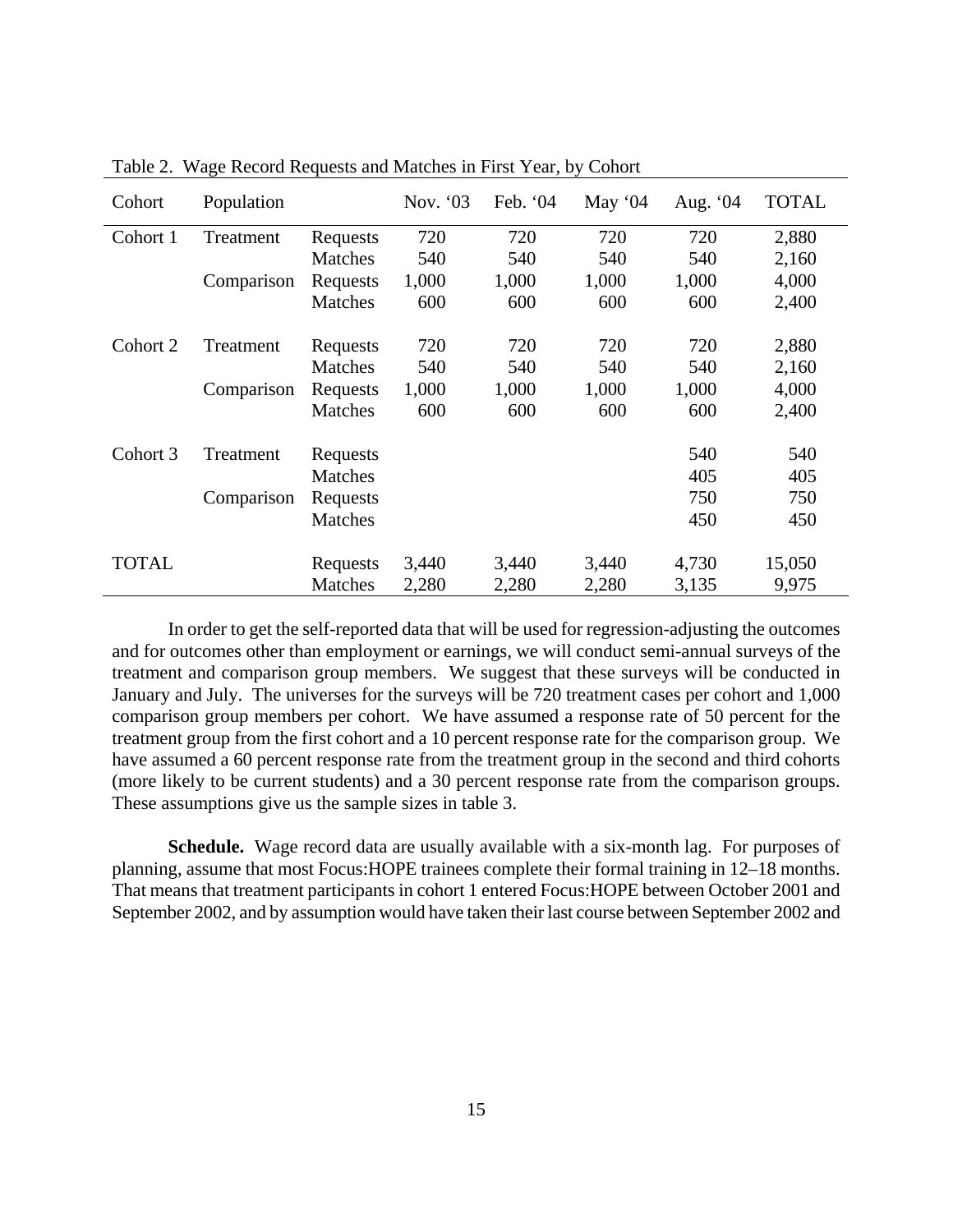| Cohort       | Population |             | Jan. '04 | Jul. '04 | <b>TOTAL</b> |  |
|--------------|------------|-------------|----------|----------|--------------|--|
| Cohort 1     | Treatment  | Universe    | 720      | 720      | 1,440        |  |
|              |            | Completions | 360      | 360      | 720          |  |
|              | Comparison | Universe    | 1,000    | 1,000    | 2,000        |  |
|              |            | Completions | 100      | 100      | 200          |  |
| Cohort 2     | Treatment  | Universe    | 720      | 720      | 1,440        |  |
|              |            | Completions | 432      | 432      | 864          |  |
|              | Comparison | Universe    | 1,000    | 1,000    | 2,000        |  |
|              |            | Completions | 300      | 300      | 600          |  |
| Cohort 3     | Treatment  | Universe    |          | 540      | 540          |  |
|              |            | Completions |          | 324      | 324          |  |
|              | Comparison | Universe    |          | 750      | 750          |  |
|              |            | Completions |          | 235      | 235          |  |
| <b>TOTAL</b> |            | Universe    | 3,440    | 4,730    | 8,170        |  |
|              |            | Completions | 1,192    | 1,751    | 2,943        |  |

Table 3. Survey Response in First Year, by Cohort

March 2003. By the beginning of year 2 of the study, wage record data through calendar 2003 will be available, and so we will be able to examine outcomes for the first year after training for that cohort during the second year of the study. Additionally, we will examine non-labor market variables such as mobility, health status, family status, asset ownership, and so forth for the first two cohorts during year 2.

In year 3, we will examine labor market-related outcomes for the first two cohorts and nonlabor market-related outcomes for all three cohorts.

#### **Study 5: Return on Investment/Benefit-Cost Ratio**

The essential task of a benefit-cost analysis (BCA) is to measure the benefits and costs of an action, place weights on each, and arrive at a conclusion as to the net benefits of the action. To conduct a BCA, it is necessary to measure the outcome (benefits) and benefits in a common unit, usually dollars. Note that the benefits and costs may differ depending on the decisionmaking groups whose interests are affected by the action. In considering whether the Focus: HOPE programs are cost beneficial, four groups should be considered: the program participants, employers, government, and the rest of society.

Table 4 presents the components of a full BCA for Focus:HOPE's training programs. The final row of the table represents the net benefits to each of the parties and is derived by summing the columns. The final column of the table represents the total net benefits in society and is derived by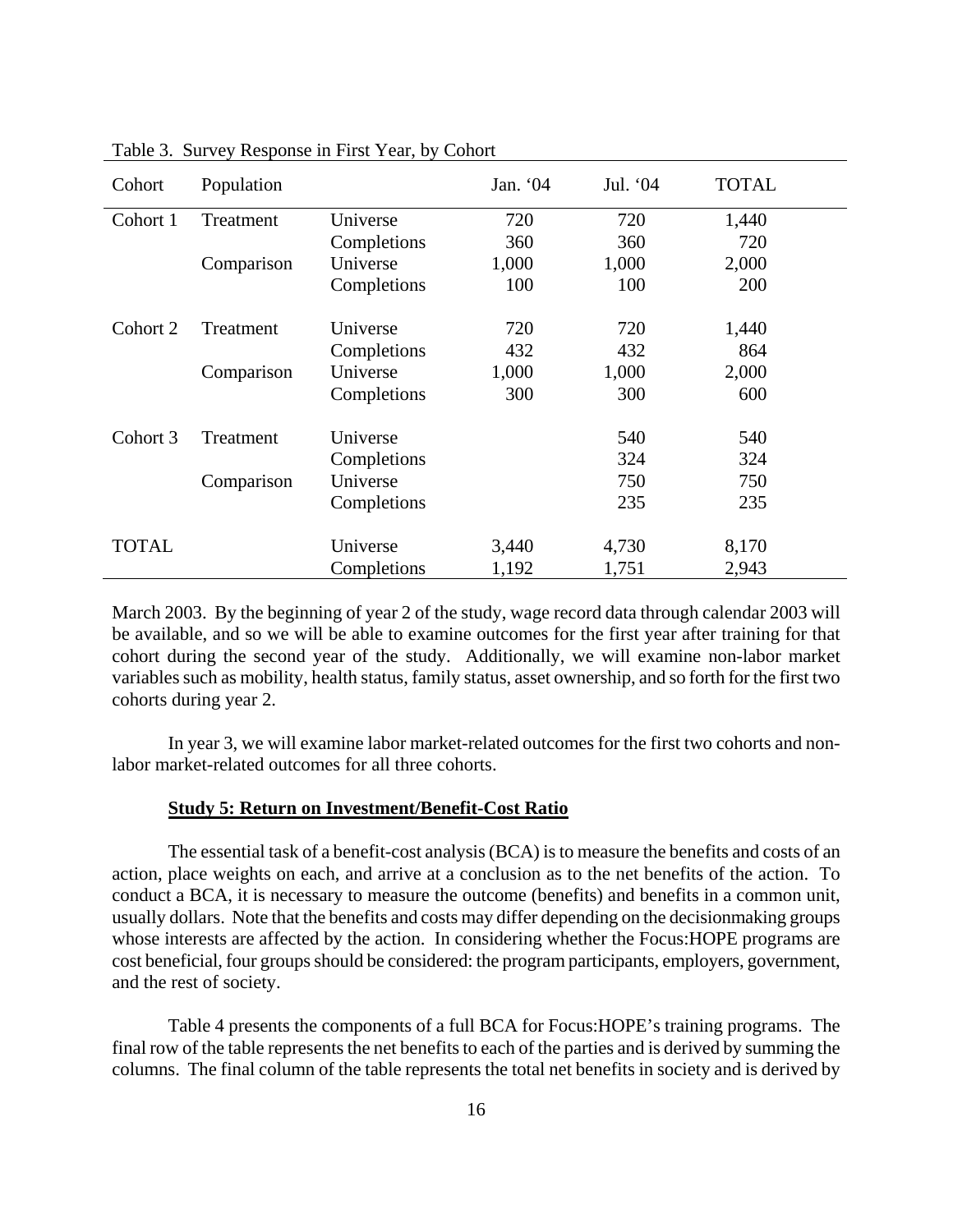summing across the rows. The entries in the table represent the expected costs  $(-)$  or benefits  $(+)$  to the group.

|                           |                 |           |            | Rest of |     |
|---------------------------|-----------------|-----------|------------|---------|-----|
| <b>Benefit or Cost</b>    | <b>Trainees</b> | Employers | Government | Society | All |
| 1. Training Cost          |                 |           |            |         |     |
| 2. Higher earnings        |                 |           |            | 0/      | 0/  |
| 3. Fringe benefits        |                 |           |            |         |     |
| 4. Increased productivity |                 |           |            |         |     |
| 5. Less unemployment      |                 |           |            |         |     |
| 6. Lower turnover         |                 |           |            |         |     |
| 7. Lower income           |                 |           |            |         |     |
| maintenance transfer      |                 |           |            |         |     |
| 8. Higher taxes           |                 |           |            |         |     |
| 9. Net benefits           |                 |           |            |         |     |

#### Table 4. Benefit-Cost Framework

Training costs are in the first row. Participants must pay tuition and fees, and forego earnings while they are participating in the training. The government bears some costs for the training. For example, Pell grants or WIA training vouchers may pay for the classroom training. The rest of society pays for training to the extent it is subsidized by taxpayers.

Rows 2–8 of the table represent potential benefits from the training. Because individuals are trained, they become more productive workers, have less unemployment and job turnover, and need fewer social supports. In rows 2 and 3, we show that trainees benefit by earning more and also receiving higher fringe benefits. The entry in the  $2<sup>nd</sup>$  row for participants will be estimated in the net impact analysis. Employers pay this compensation, so it is a cost to them. The rest of society benefits indirectly because trainees will spend their increased earnings in the economy. In row 3, we posit that concomitant with increases in compensation will be increases in fringe benefits, specifically health insurance. The insurance is a benefit to the worker and a cost to the employer. The government and the rest of society will benefit to the extent there are lower Medicaid enrollments and to the extent that "sticker prices" for insured patients are reduced because there are fewer uninsured or Medicaid-covered individuals. Row 4 shows that employers benefit (and are willing to pay higher wages) because the participants are more productive. Society benefits because of the increased availability of goods and services.

After participation in the Focus:HOPE programs, we would hypothesize that the trainees would suffer less unemployment and job turnover. The  $5<sup>th</sup>$  row of the table shows that less unemployment is actually a cost to the participants because of loss of unemployment benefits and loss of leisure time. The reduction in unemployment benefits is a "+" for the government and taxpayers, however. Lower turnover (row 6) is a benefit to participants and to employers. Participants will have lower job search time and costs; and employers will have lower recruitment and hiring costs.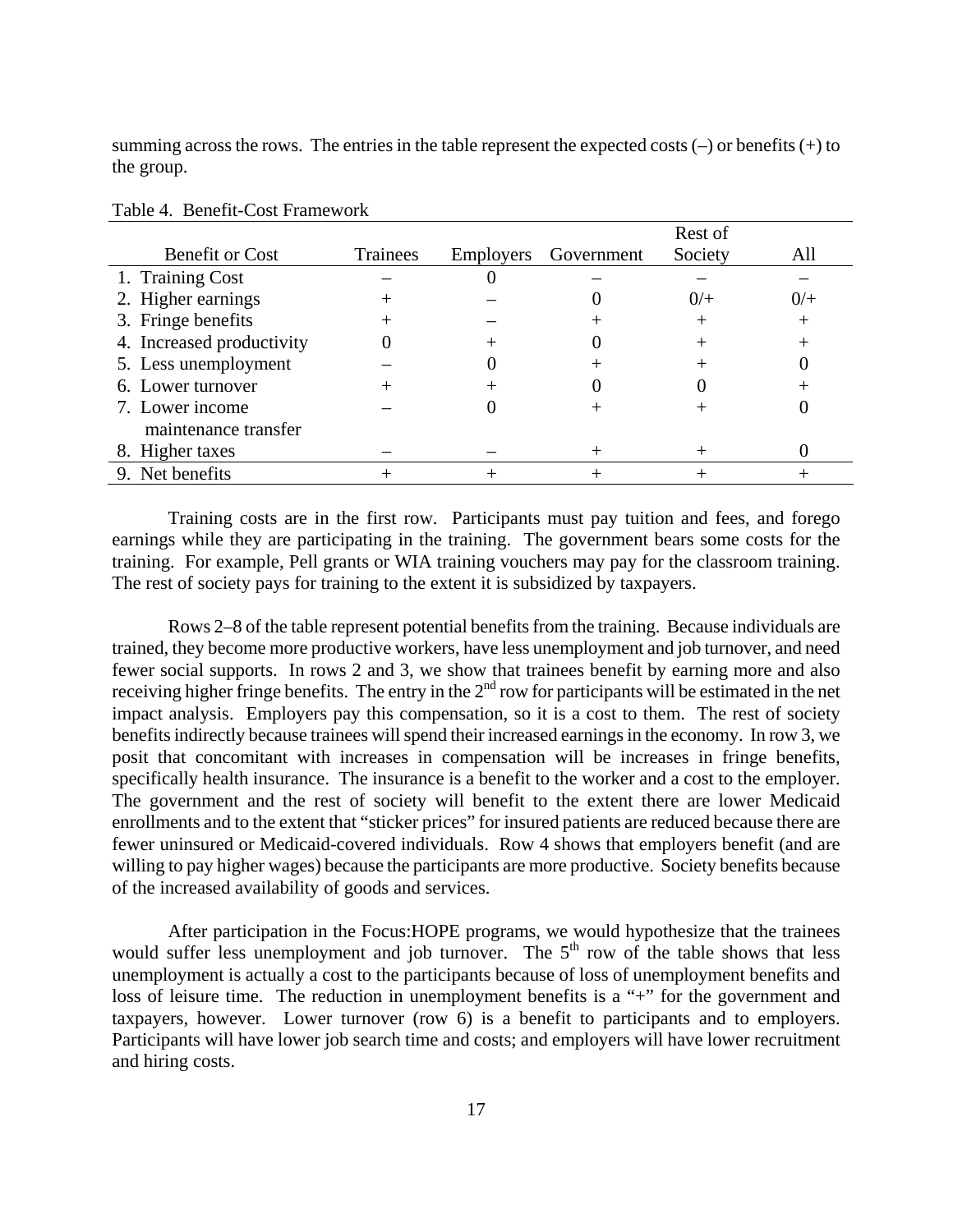In the  $7<sup>th</sup>$  row, we indicate that participating in the training may end up reducing income maintenance transfers for trainees. This is a cost to them and an offsetting benefit to the government and taxpayers. Finally, in the eighth row, we show that the increased earnings will result in higher payroll and income taxes. This is a cost for the trainees and employers (payroll taxes) and an offsetting benefit to the government and taxpayers.

The bottom row of the table shows that net benefits are expected to be positive for all parties. For trainees, the increase in earnings and fringe benefits will outweigh any reductions in income maintenance program benefits and increased taxes. For employers, the increase in productivity and reduced turnover costs will outweigh the increased compensation costs. For the government and the rest of society, we expect that increased taxes and reduced transfers will offset any training subsidies that are provided to the Focus:HOPE students.

The rate of return for the Focus:HOPE training will come directly from the BCA. Rate of return is precisely the ratio of benefits-to-costs minus 1. So, assuming that we are able to get defensible estimates for the entries in table 1, we can calculate rates of return for each column.

**Schedule.** The benefit-cost analyses and rate of return estimates will be derived after the net impact estimates are calculated. That is, they are unlikely to be meaningfully estimated until the last few months of Year 3.

#### **Study 6: Manuscript, Dissemination, and Capacity Building**

The last study to be accomplished will be the preparation of a manuscript that tells the Focus:HOPE training and Loan Fund story. We will prepare a draft of this manuscript during the third year of the study. We anticipate having it peer-reviewed and published by the Upjohn Institute. Then it would be marketed and disseminated through their publication marketing and distribution network. Additionally, chapters would be available on the Upjohn Institute website.

As we proceed with the study, we will be carefully documenting all of the procedures and data collection modalities. To the extent that they are interested, we will train staff from Focus:HOPE to be able to replicate and continue the analyses undertaken.

#### **Workplan**

 Figure 1 provides a schematic diagram of the flow of work over the three-year period. (As noted in footnote 4, the project may actually stretch out over five years if there are data or other delays.) In year 1, we would focus to a large extent on the development of the analytical database. The first few months would be in design phase, and then we would populate the data base with individual's data. Also in year 1, we would develop the simulation model described in substudy 3.1 and would do the preliminary analyses described in substudy 3.2. The net impact analysis task would focus mainly on recruitment of the comparison group(s) and on development of the data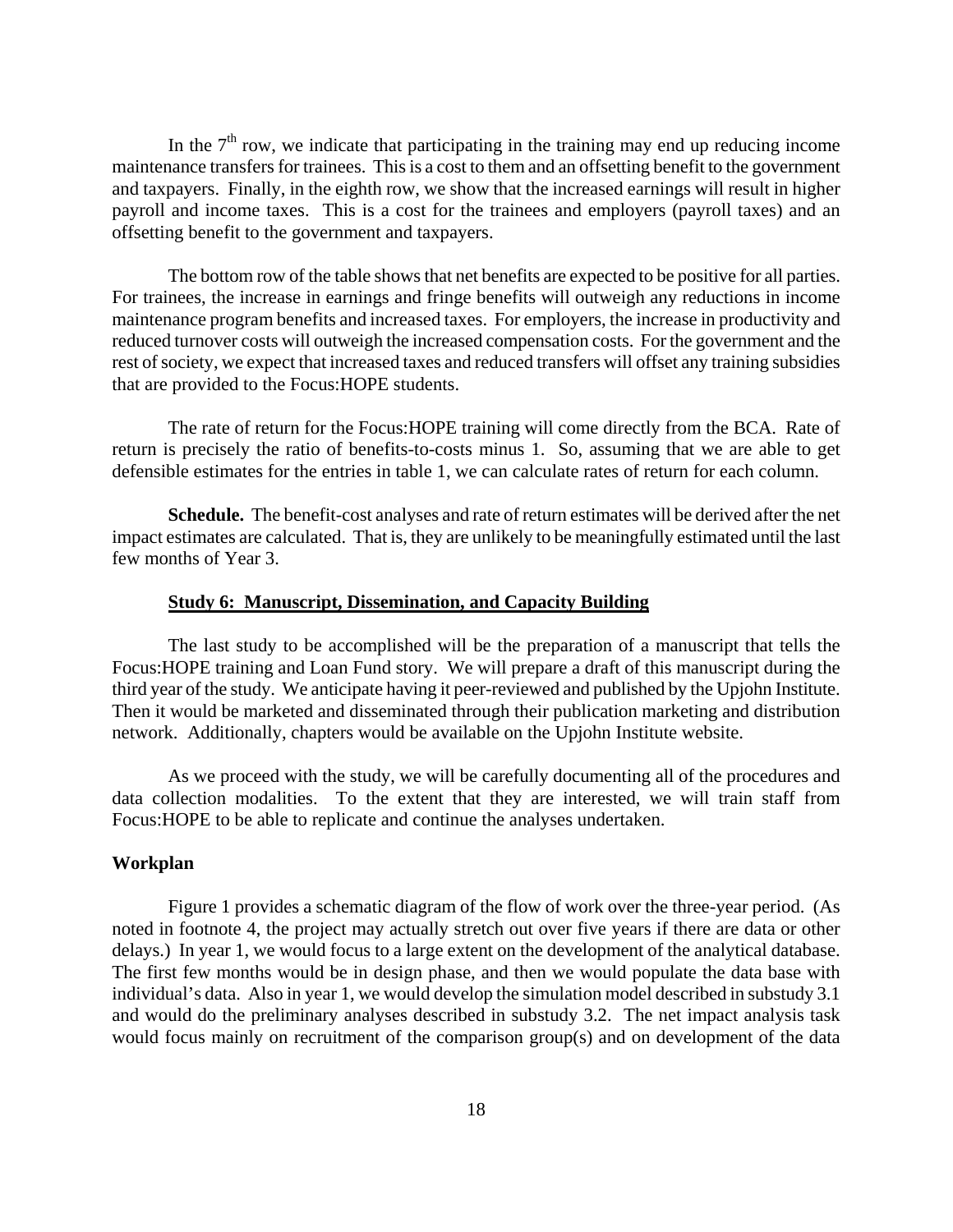|                                                                                                                         | <b>Year-by-Year Scope of Work</b>                                                                      |                                                                |
|-------------------------------------------------------------------------------------------------------------------------|--------------------------------------------------------------------------------------------------------|----------------------------------------------------------------|
| Year 1                                                                                                                  | Year $2$                                                                                               | Year 3                                                         |
| Database development<br>$\triangleright$ Design includes mgmt reports<br>$\triangleright$ Construction includes WR data | Enter data                                                                                             | Enter data                                                     |
| Loan Fund Substudy 3.1<br>Accounting model<br>Loan Fund Substudy 3.2<br>Historical data analyses                        | $\rightarrow$ Loan Fund Substudy 3.2<br>Probit analysis<br>Loan Fund Substudy 3.3<br>Interaction study | Loan Fund —<br>Analyses of changes                             |
| Loan Fund Substudy 3.4 –<br>Loan Fund process review and<br>assessment<br>Administrative experiment                     | $\rightarrow$ Loan Fund Substudy 3.4                                                                   |                                                                |
| Net Impact<br>$\triangleright$ Recruit comparison group<br>Develop surveys<br>➤                                         | Net Impact<br>Labor-market (Cohort 1)<br>Non-economic (Cohorts 1-2)                                    | Net Impact<br>Labor-market (Cohorts 1-2)<br>Non-economic (All) |
|                                                                                                                         |                                                                                                        | Benefit-Cost/Return on Investment                              |
| Focus groups/class observation                                                                                          | Focus groups/class observation                                                                         | Focus groups/class observation                                 |
|                                                                                                                         | Monograph outline/plan                                                                                 | Monograph development                                          |

| <b>Figure 1</b>                   |
|-----------------------------------|
| <b>Year-by-Year Scope of Work</b> |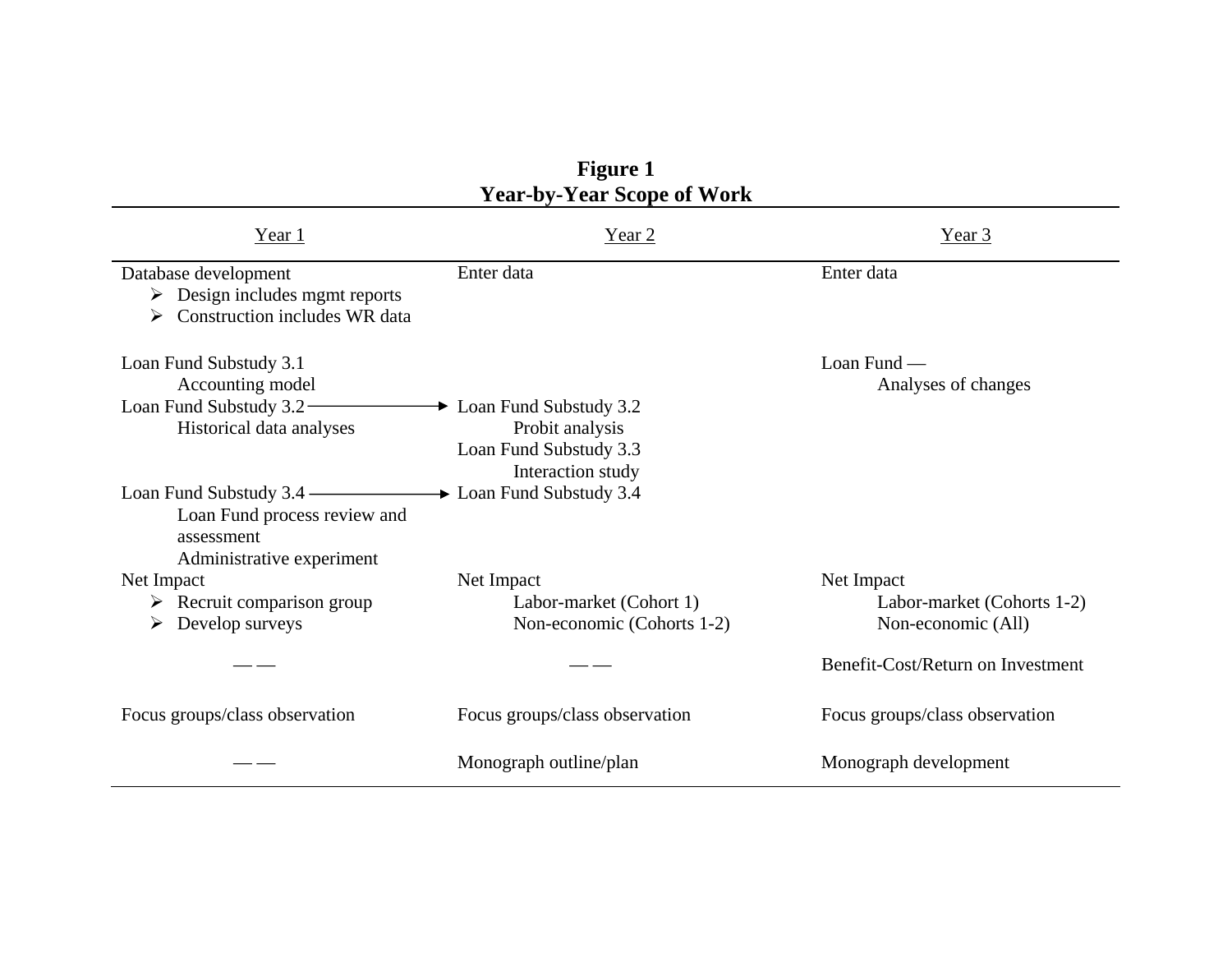collection instruments. Finally, in the first year, we would be conducting monthly site visits to collect qualitative data.

 In year 2, the emphasis would switch from database development to initiation of the quantitative analyses. The loan fund analyses tasks would involve econometric (probit) analyses of repayment and the qualitative analysis of the interaction of the loan fund with program participation. The net impact analyses would commence by examining labor market outcomes for the  $1<sup>st</sup>$  cohort and non-economic outcomes for the first two cohorts. We would continue the monthly site visits, and we would begin to plan the study monograph.

 In the final year, we would complete the loan fund and net impact analyses. We would convert the net impact results into benefit-cost and rate of return calculations. Toward the end of the third year, we would draft the monograph and develop a dissemination plan.

#### **Design Report Activities**

 This penultimate section of the report documents the activities that Upjohn Institute staff undertook during the design phase of the study. The section describes the activities that were undertaken and indicates how these activities influenced the study design that is being proposed.

**Site visits.** Staff conducted three visits to the Focus:HOPE campus during the design phase of the study. We interviewed/conversed with the following individuals:

> Ken Kudek, Assistant Director, Education Julian Pate, Director, Education Programs JoannaWoods, Manager, CAT Brian Meriweather, Manager, MTI Linda Hanks, Manager, ITC Thomas Murphy, Manager, First Step and Fast Track Martha Schultz, Director, Finance Mari Hadley, Business Manager Pamela Givant, Supervisor, Repayments

The site visits were, of course, extremely important for developing the study design. Touring the facility helped to gain an understanding of the training programs, and such factors as enrollment sizes, equipment, and class schedules. Conversations with the staff in the Repayments and Placement Office were invaluable for understanding the loan fund processes. The program managers' concerns about accessibility of consistent student information led to the notion of expanding the utility of the data base to include report functions. In short, it would have been impossible to design the study without having talked to these individuals.

 In addition to site visits to the Focus:HOPE campus, we also visited GreenPath, which is a credit counseling agency in Southeast Michigan, and Shermeta, Chimko, & Adams, PC which is a law firm that is undertaking collections for Focus:HOPE loan defaults. The staff at GreenPath were very gracious in sharing with us highlights of their counseling/budgeting approaches and suggesting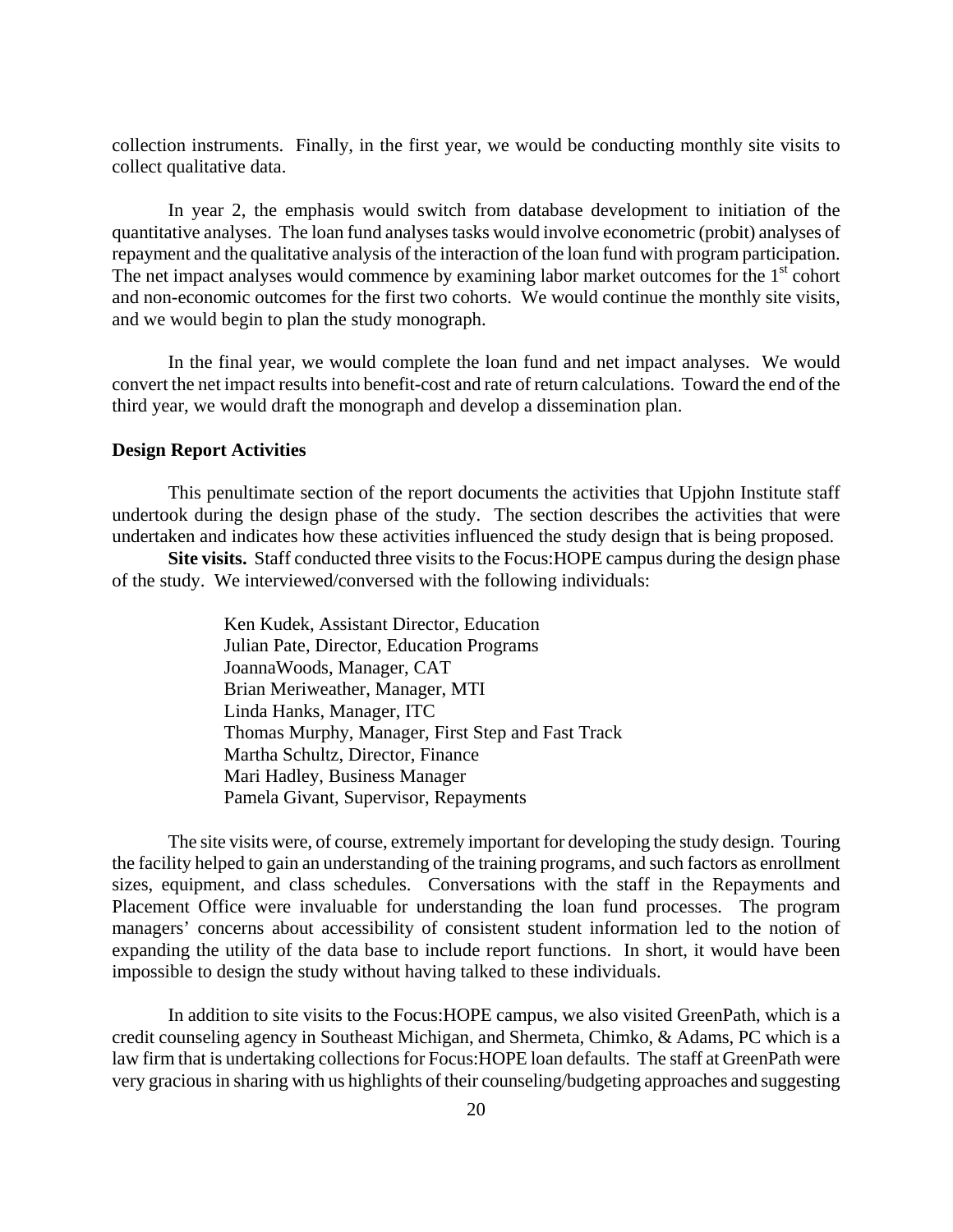variables for the study. At Shermeta, we toured their collections operation, and got a sense of their collections philosophy.

**Six Sigma Project.** Early in the design phase, we determined that an appropriate comparison group would be comprised of individuals who applied and were tested, but who did not enroll. Major questions were the size of this group (would it be large enough to be statistically valid?) and how easy it would be to gain access to these individuals. A fortunate coincidence was that Jim Aho was conducting his six sigma project to follow up on individuals who qualified for Fast Track, but did not enroll. We interviewed Jim to get details about how many individuals might comprise the comparison groups and to learn from his experiences in trying to interview them.

**Literature Review**. Upjohn Institute staff were well-versed in training program expertise (and have actually contributed significantly to that literature), but needed to "get up to speed" on student loan issues. Consequently, we reviewed a substantial literature in that area. $\frac{3}{2}$  The specific documents that were reviewed are listed in the Appendix to this report. In fact, we reviewed literature in five areas: (i) training program evaluation, (ii) background documents on Focus:HOPE training programs and loan fund, (iii) postsecondary student loans, (iv) financial aid at historically Black colleges and universities, and (v) microenterprise loan funds.

 The following paragraphs summarize how this literature affected the study design. (i) First, in the area of **training program evaluation**, we reviewed an article suggested to us by a member of the advisory committee. Leuven and Oosterbeek (2002) describe a new twist on training program evaluation that they claim is superior to quasi-experimentation. They had a data set that provided reasons for not participating in a training program given application to the program, and they classified the reasons as essentially random or non-random. The authors argued that using the individuals who did not participate because of a random event were a much better comparison group than all nonparticipants. They more closely emulated a true random assignment control group. Indeed, the estimated impacts of the training were quite different depending on which group was used as the comparison group. The implication of this article is that we should query the comparison group members about the reasons for their nonparticipation, and perform a subgroup analysis using only individuals whose reason(s) for nonparticipation were essentially random.

 (ii) The **background documents about Focus:HOPE** were helpful in developing the evaluation design. Kudek, Ferguson, and Sase (2003) provided considerable data about the overall condition of the loan fund and its operation. Note that this report had the following specific recommendations about loan fund changes:

- extend co-pays to all Focus: HOPE programs
- increase tuitions to include co-pay obligations
- invest in software for the Focus:HOPE collections unit

 $\frac{1}{\sqrt{9}}$ <sup>9</sup> We also interviewed the Director of Financial Aid at a local liberal arts college in Kalamazoo to get advice about potential sources of literature and web sites.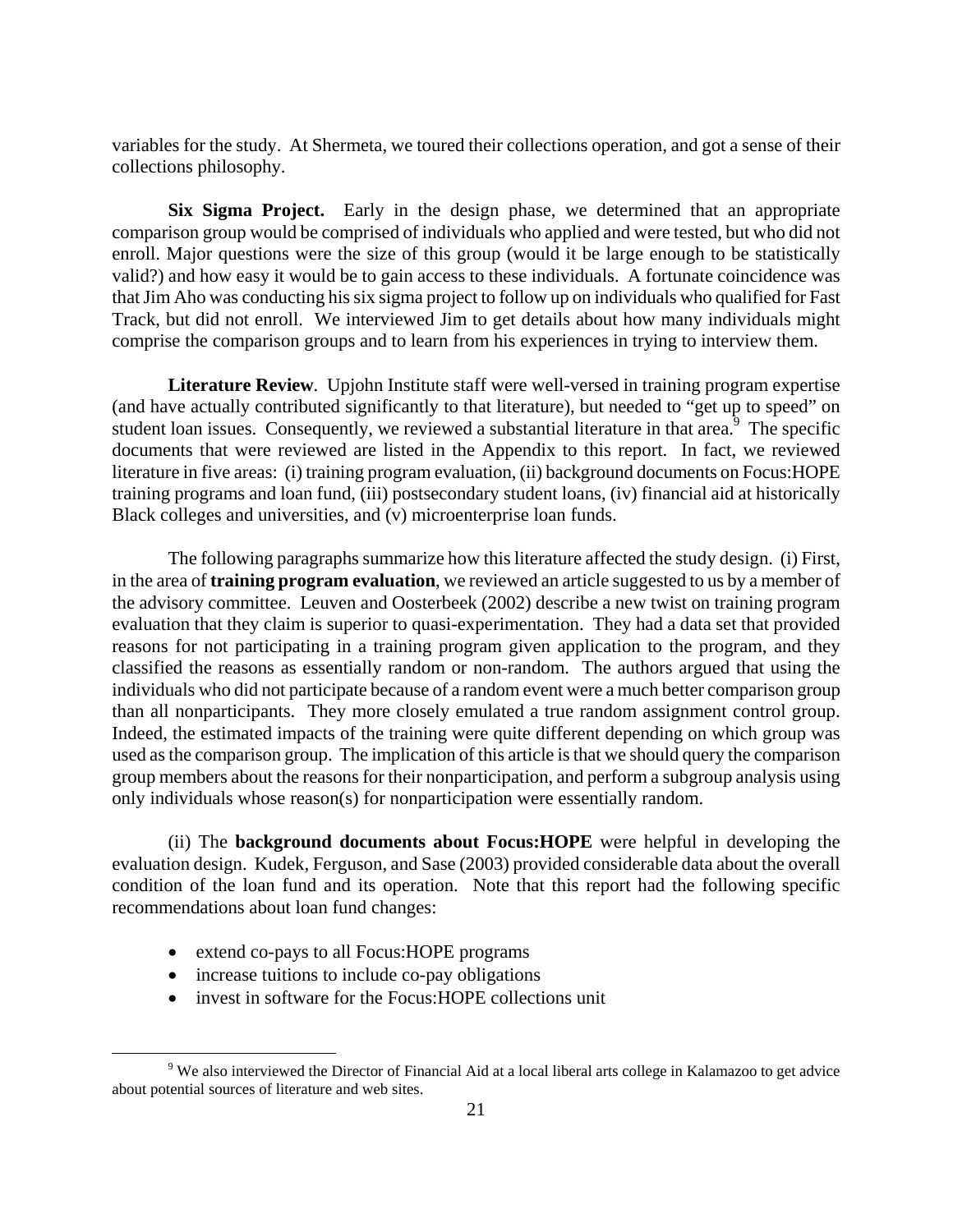Sase (1994) analyzed MTI graduation determinants through a probit analysis. In specification testing, he determined that the most parsimonious model included family income prior to enrollment, lathes unit grade, highest grade completed prior to enrollment, and attendance.<sup>10</sup> Interestingly, previous OJT, race, gender, Bennett mechanical competency, and recipient of a DSS program grant dropped out of the models during the specification testing suggesting that they were not strong explanators of graduation.

 Focus:HOPE Research Department (n.d.) followed up the graduation analyses just described with an roi (or cost/benefit) analysis. This paper has a framework and empirical strategies that will be useful in the proposed cost/benefit study.

 (iii) In reviewing the **literature on student loans** (Dynarski 1994; Volkwein and Szelest 1995; Gladieux and Hauptman 1995; Flint 1997; Volkwein et al. 1998; Monteverde 2000; Christman 2000; Woo 2002; Steiner and Teszler 2003; Texas Guaranteed 2003), we mainly focused on studies that econometrically estimated loan repayment behavior. That is, we looked for studies where the author(s) had individual-level data and attempted to estimate statistically models of who repaid (or defaulted). A consistent finding throughout this literature is that individual characteristics are much more important in explaining default behavior than are institutional characteristics. In other words, if one institution has a higher default rate than another, it is most likely because of the characteristics of the students—not the policies or practices of the institution.

 So what are the individual-level characteristics associated with default? After reading this literature, we suggest that they fit into three categories: pre-loan characteristics, program performance, and post-program circumstances. Most of the literature focuses on post-program circumstances because it takes time for a default to occur and by that time, the data collector or researcher has observed the individuals' characteristics. This may be best analytically, but from the point of view that we want to predict default/repayment, it is of little value. The post-program characteristics that are correlated with defaults are low family income, filing for unemployment benefits, being a single parent, low wages/earnings, having dependent children, and age. The latter factor (being older increases the probability of default) was the only surprise among the group. And, in fact, it contradicts anecdotal evidence from the Focus:HOPE loan staff. The explanation given in the literature is that older students have weakened ties to their families and therefore are less likely to be able to tap into family resources for repayment purposes.

 Many studies indicated that students' poor effort or performance while in their educational programs are strong indicators of default. In particular, the following variables are predictive of default: noncompletion of program or degree, number of courses failed, low GPA, and low attendance. An idea that came out of the literature that may be exportable to Focus:HOPE is provision of extra counseling when certain (negative) thresholds are reached. For example, if grades or attendance dropped below some level, then students would have to participate in mandatory budgeting or credit counseling. Christman (2000) was the only study reviewed that had qualitative evidence. She interviewed students in and not in default to ask for their perceptions about why

 $10$  Note that in the summaries below, attendance is also a strong correlate of loan repayment.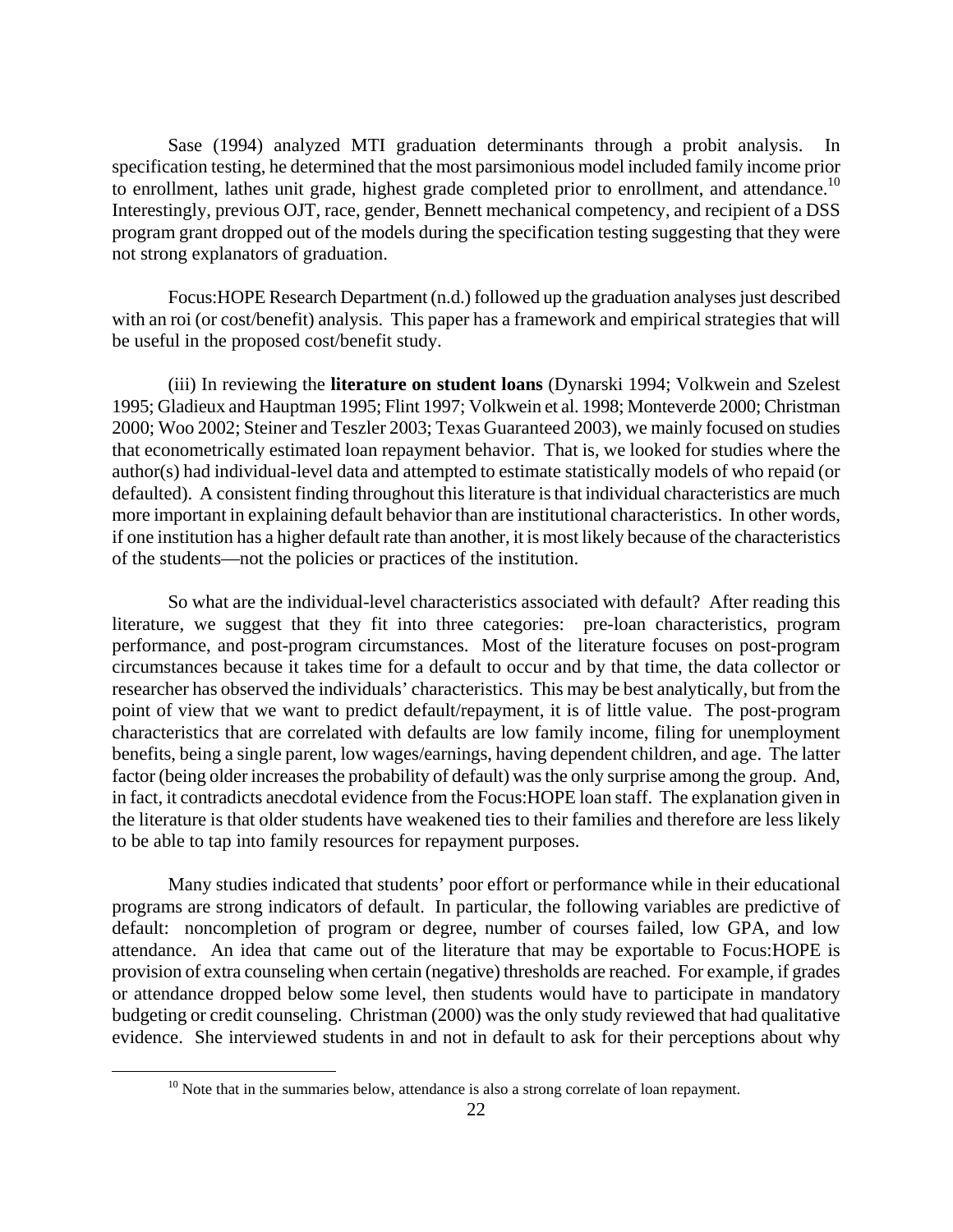students default on their loans. The key determinants were bad attitude, ignorance about repayment terms and conditions, dissatisfaction with the institution, and misperceptions of the consequences of defaulting.

 A number of the studies looked at background (pre-loan) characteristics of students to analyze correlates of default. The studies identified the following: low family income, male, not having a high school diploma, ACT < 16, having a GED, and family size. Two credit history characteristics were found to correlate; neither result being very surprising.. First, a prior default was found to be correlated with a student loan default. Second, Monteverde (2001) found that a student's credit score was (inversely) related to default. He used TransUnion's Empirica service and found that these scores were predictive of default. Woo (2002) found that 3/4ths of defaults went into default with the first three years of repayment.

 Note that race (minority status) has not been consistently shown to be correlated with defaults. Knapp and Seaks (1992) found it to be correlated, but Steiner and Teszler (Texas Guaranteed 2003) did not.

 (iv) A number of articles have looked at **student loan results at Historically Black Colleges and Universities** (HBCU's) because there was some concern that if the federal government "tightened" regulations, then these institutions would be hurt the most, given the relatively lowincome status of their students (see Blakey 2000). The GAO ( 1998) says

HBCU's have enrolled a higher percentage of freshmen who, compared with their peers at all institutions, are less prepared academically and come from more disadvantaged socioeconomic backgrounds...Students at HBCU's were twice as likely to come from a home where parents were divorced or separated, and their parents generally had lower education and income levels than parents of students at all colleges and universities. When the analysis is narrowed to only HBCU's the same pattern is found: In general, HBCU's with lower default rates enrolled students with more academic preparation and higher socioeconomic levels. (pp. 2–3)

An article that is often referenced in this literature is Galloway and Swail (1999). They analyzed the default rates at the HBCU's and found that student retention was the key factor to reducing default rates. They examined various institutional strategies intended to increase retention, which they lumped into five categories: (1) stiffer admissions criteria, (2) more proactive academic advising, (3) improved instruction (more one-on-one and practical instruction), (4) additional financial aid resources, and (5) enhanced student services, such as dormitory improvements and student counseling. Of these five strategies, this study found that instructional improvements and additional financial aid resources were the only strategies to be effective. Interestingly, stiffer entrance criteria and more proactive academic counseling were not effective in improving retention or decreasing default rates.

 The last type of literature that we reviewed was on (v) **microenterprises**. Microenterprise loans are a form of economic development used mainly in developing countries. Individuals are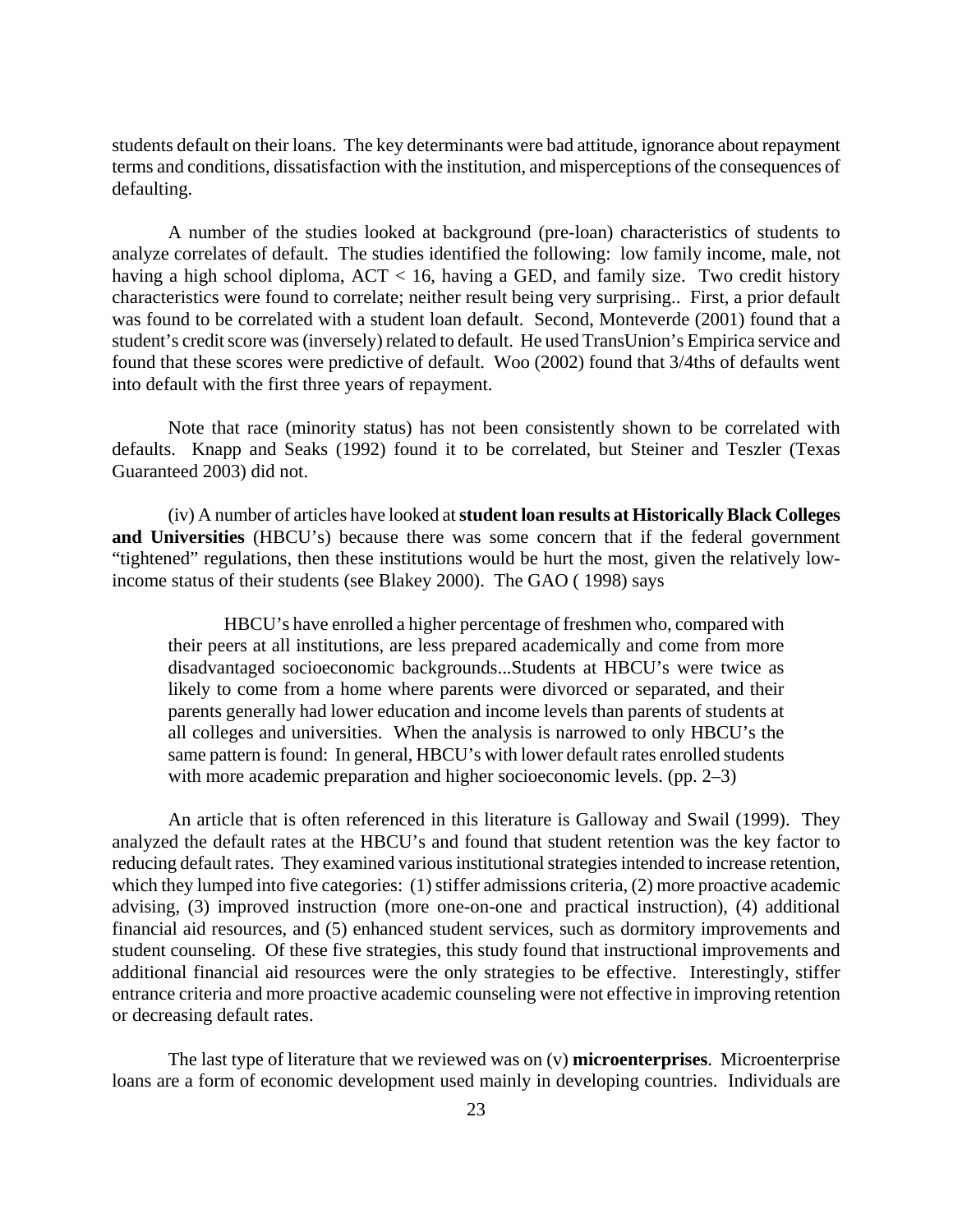provided small loans, which are generally not collateralized, to start businesses. The most successful of these are programs using the Grameen Bank (see Yunus 1999), a program targeted on women loan recipients. This program is successful because prior loan recipients control loan approval and do not lend until sufficient repayments have been made. Programs in U.S. inner cities were reviewed by Servon (1997). In general, we found that while these loans were technically unsecured loans, their relevance to the Focus:HOPE student loans was not immediate. Principals were smaller, and some sources of collateral were used (office machines, inventories, etc.)

**Consultations with Government Lenders**. Recognizing that some government programs involve educational or other types of loans to disadvantaged populations, we contacted a few agencies to learn of their experiences and advice. We decided not to contact the Department of Housing and Urban Development because their loans are secured by real property.

 We contacted the Michigan Higher Education Authority, and learned that they have data files with information on the demographics of loan recipients. They thought that it would be feasible, but expensive, to draw a comparison group that would match the demographic characteristics of Focus:HOPE clients. We have not pursued this option given the preferred design of using nonattending Focus:HOPE applicants as the comparison group.

 We contacted the Michigan Department of Treasury and the U.S. Department of Education regarding the "lender of last resort" (LLR) program. The purpose of the LLR program is to serve students who are eligible for a subsidized Stafford loan, but has been rejected by at least two lending institutions. The student then contacts the State Guarantee agency, who designates for the student an LLR. According to staff, being willing to be a lender of last resort is an obligation of lending institutions that want to participate in the Stafford program, and institutions are "randomly" assigned by the State. Similar to the Michigan Higher Education Agency, the U.S. DOE offered to investigate the feasibility and cost of "pulling" a cohort of comparison records. However, we again decided that we had a better option.

 **Review and Refinement of Evaluation Design**. Perhaps the largest share of time and effort in the design study went into development and review of the study design. This report represents a third draft of the design. We did a first draft and shared it with the advisory committee in April. Members of the committee made a number of very useful comments and questions, which led to a second draft That draft was reviewed by Focus:HOPE staff, and was submitted to Ford in support of Year 1 funding. Based on further site visits, another review by the Project Advisory Committee, and findings from the literature review, this draft was completed.

**Interaction with the Michigan Bureau of Workers & Unemployment Compensation**. The last activity to be described here is interaction with the Michigan Bureau of Workers  $\&$ Unemployment Compensation (BWUC). Ken Kudek and Upjohn Institute staff have been in negotiations to purchase the wage record data that are required for the evaluation study. A draft contract has been drafted, and it appears as though there will be no problems in getting the data.

#### **Year 1 Budget**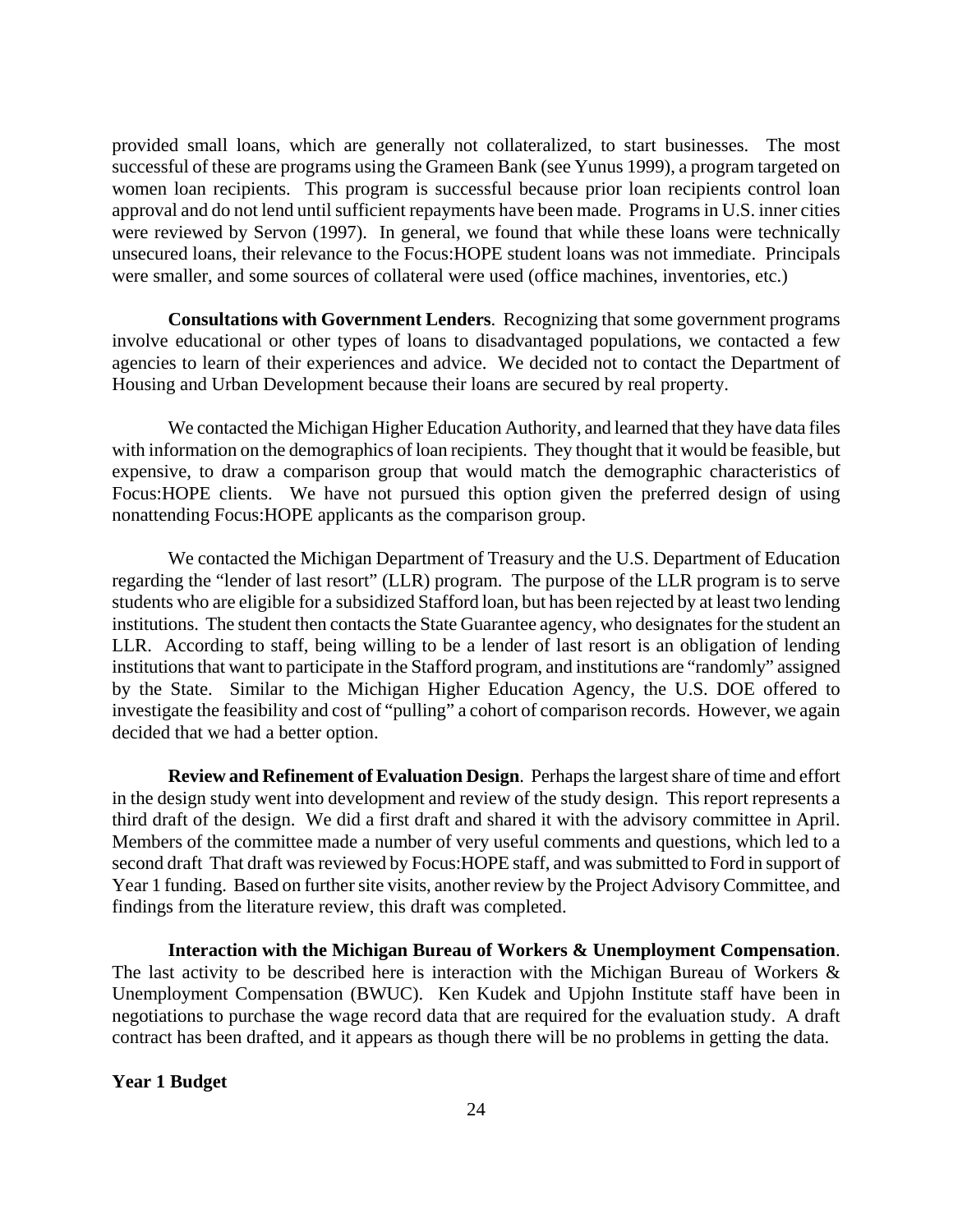The budget for the first year of the project follows:

| Personnel                                 |               |          | \$129,778 |
|-------------------------------------------|---------------|----------|-----------|
| Hollenbeck, Prin. Invest.                 | 600 hours     | \$42,442 |           |
| Analyst (Loan Fund model)                 | $1,000$ hours | 45,000   |           |
| <b>Research Analyst (Database)</b>        | 900 hours     | 27,000   |           |
| Clerical                                  | 400 hours     | 10,336   |           |
| Fringe Benefits (0.35 of personnel)       |               |          | 45,422    |
| Overhead (0.10 of personnel plus fringes) |               |          | 17,500    |
| <b>Direct Costs</b>                       |               |          |           |
| Data acquisition                          |               |          | 30,000    |
| Computer time, storage                    |               |          | 6,000     |
| Travel                                    |               |          | 5,000     |
| Supplies, telephone, report preparation   |               |          | 5,000     |
| Consultants (tbd)                         |               |          | 5,000     |
| <b>TOTAL COST</b>                         |               |          | \$243,700 |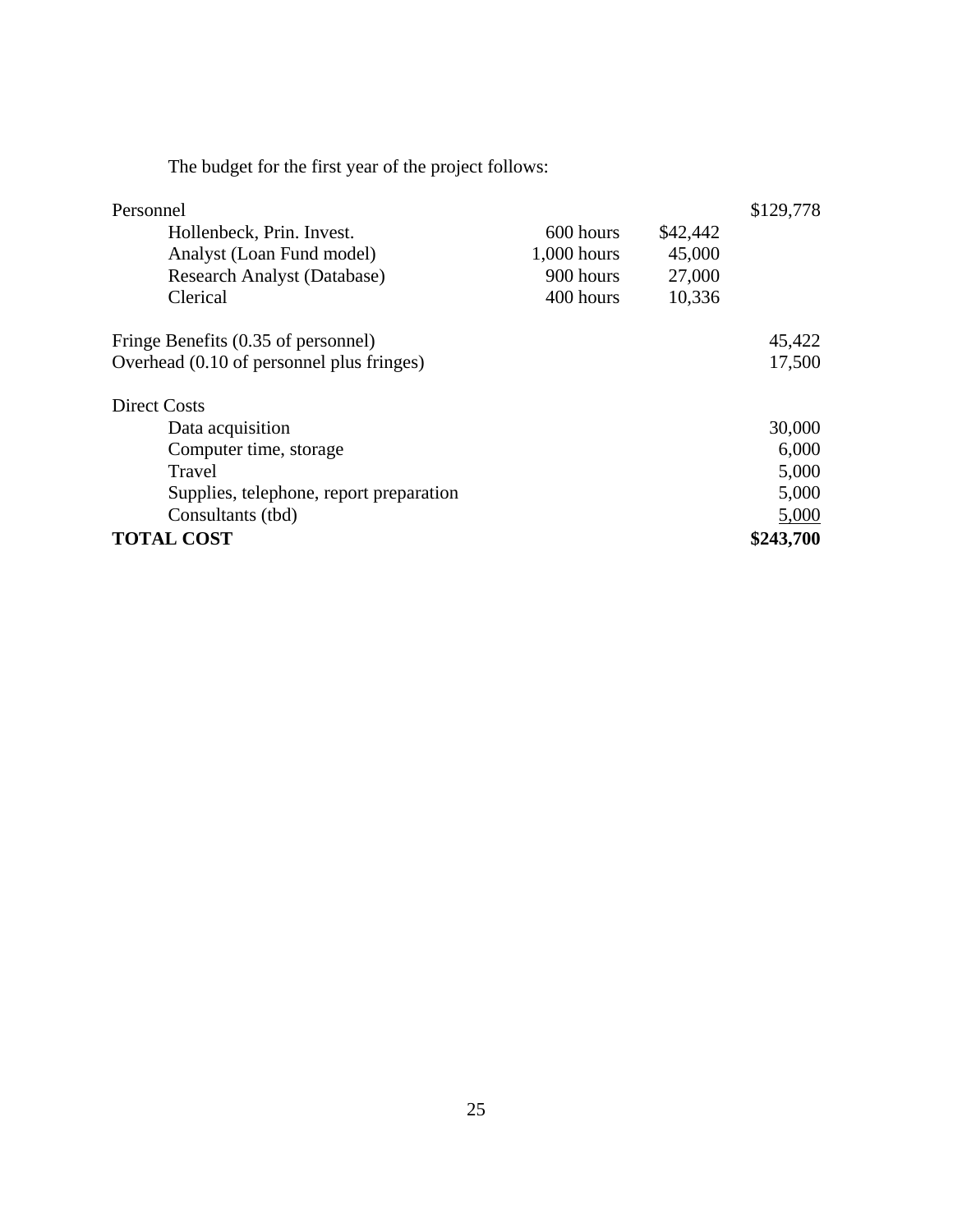# **Appendix**

### Literature Review Bibliography

#### **Training Program Evaluations**

Leuven, Edwin and Hessel Oosterbeek. 2002. "A New Approach to Estimate the Wage Returns to Work-Related Training." IZA Discussion Paper No. 526. Bonn, Germany: The Institute for the Study of Labor.

#### **Focus:HOPE Background**

Focus:HOPE Research Department. Undated. "Basic Precision Machinist Program Overview."

- Kudek, Ken, Gary Ferguson, and John Sase. 2003. "A Review of the Focus:HOPE Student Loan Fund as of 9/30/2002." Unpublished report. Focus:HOPE, Detroit, MI.
- Sase, John F. 1994. "Probit Analysis of Focus: HOPE's MTI Program 1991 and 1992." Unpublished paper, Research and Processing Assessment, Machinist Training Institute, Focus:HOPE, Detroit, Michigan.

#### **Student Loans**

- Camões, Francisco and Manuela Magalhães Hill. Undated. "Prediction of Loan Defaults Using a Credit Card Scoring Model Incorporating Worthiness." Unpublished paper, UNIDE - I.S.C.T.E. — Portugal.
- Christman, Dana E. 2000. "Multiple Realities: Characteristics of Loan Defaulters at a Two-Year Public Institution." *Community College Review* 27(4): 16–32.
- Dynarski, Mark. 1994. "Who Defaults on Student Loans? Findings from the National Postsecondary Student Aid Study." *Economics of Education Review* 13(1): 55-68.
- Flint, T.A. 1997. "Predicting Student Loan Defaults." *Journal of Higher Education* 68(3):322- 354.
- Gladieux, Lawrence E. And Arthur M. Hauptman. 1995. *The College Aid Quandary: Access, Quality, and the Federal Role*. Washington, DC: The Brookings Institution.
- Kane, Thomas J. 2003. "A Quasi-Experimental Estimate of the Impact of Financial Aid on College-Going." NBER Working Paper No. 9703. Cambridge, MA: National Bureau of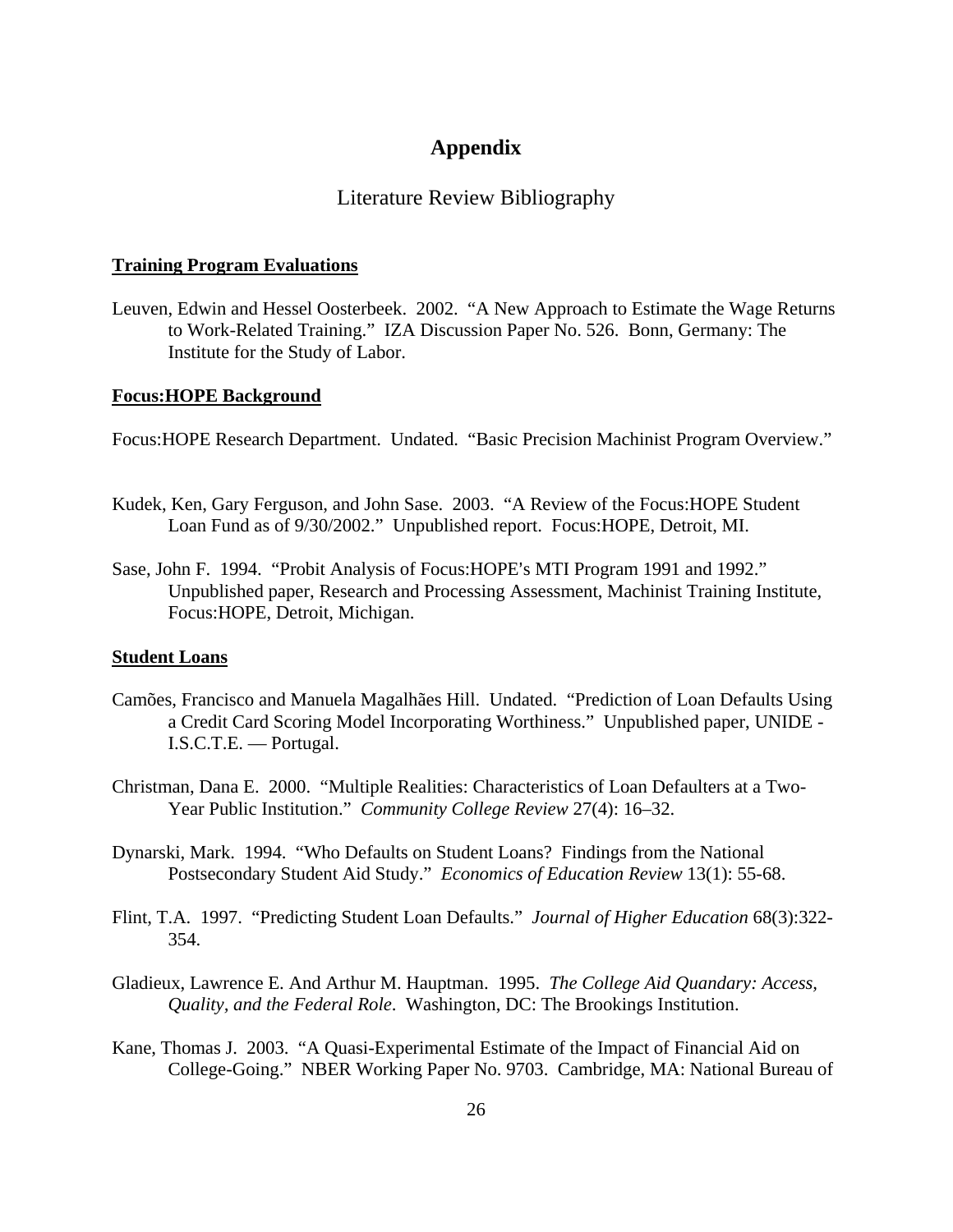Economic Research.

- Knapp, L.G. and T.G. Seaks. 1992. "An Analysis of the Probability of Default on Federally Guaranteed Student Loans. *Review of Economics and Statistics* 74(3): 404-411.
- Monteverde, Kirk. 2000. "Managing Student Loan Default Risk: Evidence from a Privately Guaranteed Portfolio." *Research in Higher Education* 41(3): 331–352.
- Steiner, Matt and Natali Teszler. 2003. "The Characteristics Associated with Student Loan Default at Texas A&M University." Report prepared for Texas A&M University, January 2003.
- Texas Guaranteed. 2003. "An Industry Dialogue with Student Loan Servicers and the Council for the Management of Educational Finance." Available at <http://www.tgslc.org/publications/reports/servicer/servicer\_default.cfm> Accessed May 5, 2003.
- Volkwein, J.F. and B.P. Szelest. 1995. "Individual and Campus Characteristics Associated with Student Loan Default." *Research in Higher Education* 36(1): 41-72.
- Woo, Jennie H. 2002. "Factors Affecting the Probability of Default: Student Loans in California." *NASFAA Journal of Student Financial Aid* 32(2): 5–23.

#### **Historically Black Colleges and Universities**

- Blakey, William A. 2000. "The Progress of Historically Black Colleges and Universities in Reducing Student Default and Improving Default Management of the Federal Student Loan Programs: A Critical Examination." *NASFAA Journal of Student Financial Aid* 30(1): 33–41.
- Galloway, Fred J. And Watson Scott Swail. 1999. *Institutional Retention Strategies at Historically Black Colleges and Universities and Their Effects on Cohort Default Rates: 1987–1995*. Washington, DC: Sallie Mae Education Institute.
- United States General Accounting Office. 1998. "Student Loans: Characteristics of Students and Default Rates of Historically Black Colleges and Universities." GAO/HEHS-98-90. Washington, DC: GAO.

#### **Microenterprises**

Headd, Brian. 2000. "The Characteristics of Small-Business Employees." *Monthly Labor Review* (April): 13–18.